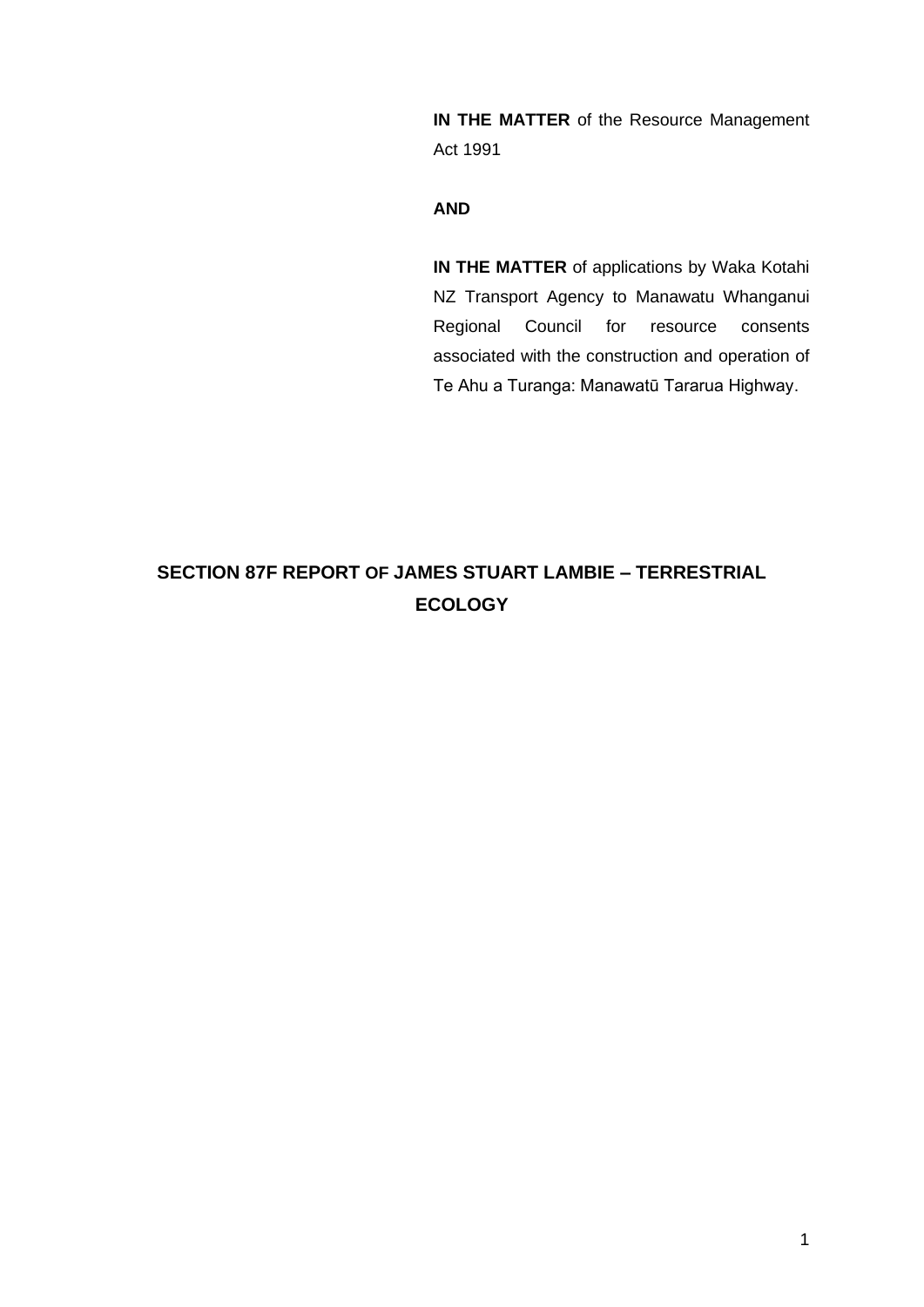#### **A. QUALIFICATIONS / EXPERIENCE**

- 1 My full name is James Stuart Lambie. I am an independent ecologist and biosecurity policy advisor with 20 years of experience in indigenous ecosystems inventory, assessment, monitoring, and pest management. I am also presently engaged as a casual staff member with the Manawatū-Whanganui Regional Council (Horizons) as an advisor (ecology) and have been in this position since July 2017. Prior to this, I was employed by Horizons in the role of Research Associate (ecology), then Environment Scientist (ecology), then Science Coordinator, for 11 years.
- 2 My work involves project-based technical investigations that include desktop and infield assessment of effects of proposed activities on terrestrial, wetland, and freshwater ecosystems. Past projects include the design of the sediment trap and lake margin biodiversity package for the consent to harvest aquatic weeds from Lake Horowhenua (2015-16) and assessment of the proposed biodiversity avoidance, remedy, and mitigation packages for Puketoi Windfarm, Project Central Wind windfarm, and Mt Munro windfarm. I also prepared evidence on behalf of Palmerston North City Council, Manawatu District Council and Tararua District Council in relation to the Notices of Requirement (NoR) for Te Ahu a Turanga – Manawatū Tararua Highway Project ("the Project").
- 3 I hold the qualification of Bachelor of Science (Massey University) and a Master of Applied Science in Resource Management (Lincoln University). I am a member of the New Zealand Ecological Society and a member of the New Zealand Biosecurity Institute.
- 4 I have been engaged by Horizons to provide ecological expertise on resource consent applications by Waka Kotahi NZ Transport Agency (the "Transport Agency") for resource consents associated with the construction and operation of the Project.
- 5 I am familiar with the terrestrial, wetland, and stream margin habitats within the Project site, having visited the site on 18 July 2018 with Dr Adam Forbes as part of the NoR process and again on 10 September 2019 with the Applicant and Horizons team members. I am particularly familiar with the most vulnerable indigenous terrestrial and wetland habitats having specifically visited the forest, scrubland and wetland areas between chainages 4000 and 5800 on both occasions. I am familiar with the wider Manawatū Gorge / Te Apiti area and with the indigenous habitats remaining in the Manawatū-Whanganui Region.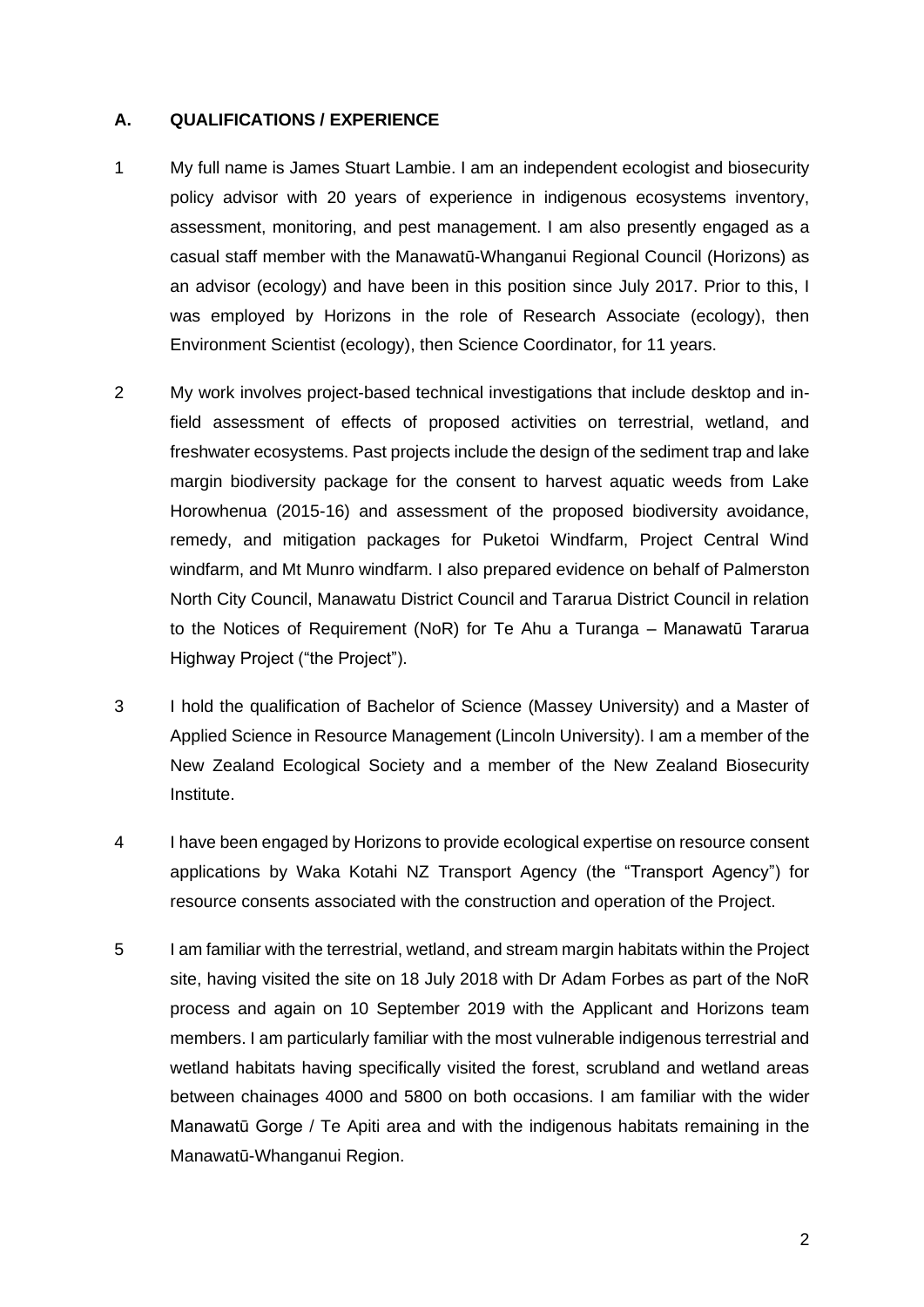## **B. CODE OF CONDUCT**

6 I confirm that I have read and agree to comply with the Code of Conduct for Expert Witnesses contained in the Environment Court Practice Note 2014. I confirm that I have considered all the material facts that I am aware of that might alter or detract from the opinions that I express, and that this evidence is within my area of expertise.

## **C. SCOPE OF REPORT**

- 7 My report focuses on effects on terrestrial and wetland ecosystems (including observations on natural character effects) and covers the following topics:
	- (a) One Plan expectations with regard to the maintenance of the Region's indigenous biodiversity;
	- (b) A review of the ecological evidence (including assessment of ecological values of ecosystems and species within the Project Area) provided by the Applicant;
	- (c) Measures to avoid or mitigate potential adverse ecological effects, and to manage any residual effects through offsets and proposed compensation;
	- (d) Submissions as they relate to issues concerning effects on terrestrial and wetland habitats, indigenous flora and fauna, and the preservation of indigenous biodiversity; and
	- (e) Recommendations for proposed conditions to address any ecological matters.
- 8 In addition to my own observations, I have reviewed and rely on the assessment reports presented by Dr Matthew Baber and Mr Joshua Markham. In doing so, I have also relied on the information presented by other authors having technical input into Dr Baber's and Mr Markham's reports. I also have referred to the technical assessments and evidence of Dr Forbes prepared for the Applicant in support of the NoR for the Project (together, the "NoR Ecology Assessment"). I have reviewed my evidence from the hearing on the NoRs in April 2019, and having had the benefit of reviewing the updated proposal, detailed design, and the offsetting proposal, I have indicated where my position has changed when reviewing the consent application.
- 9 I have also reviewed technical reports on stormwater, erosion and sediment control, dust and natural character where they are relevant to terrestrial ecological issues or the management of effects on ecological issues.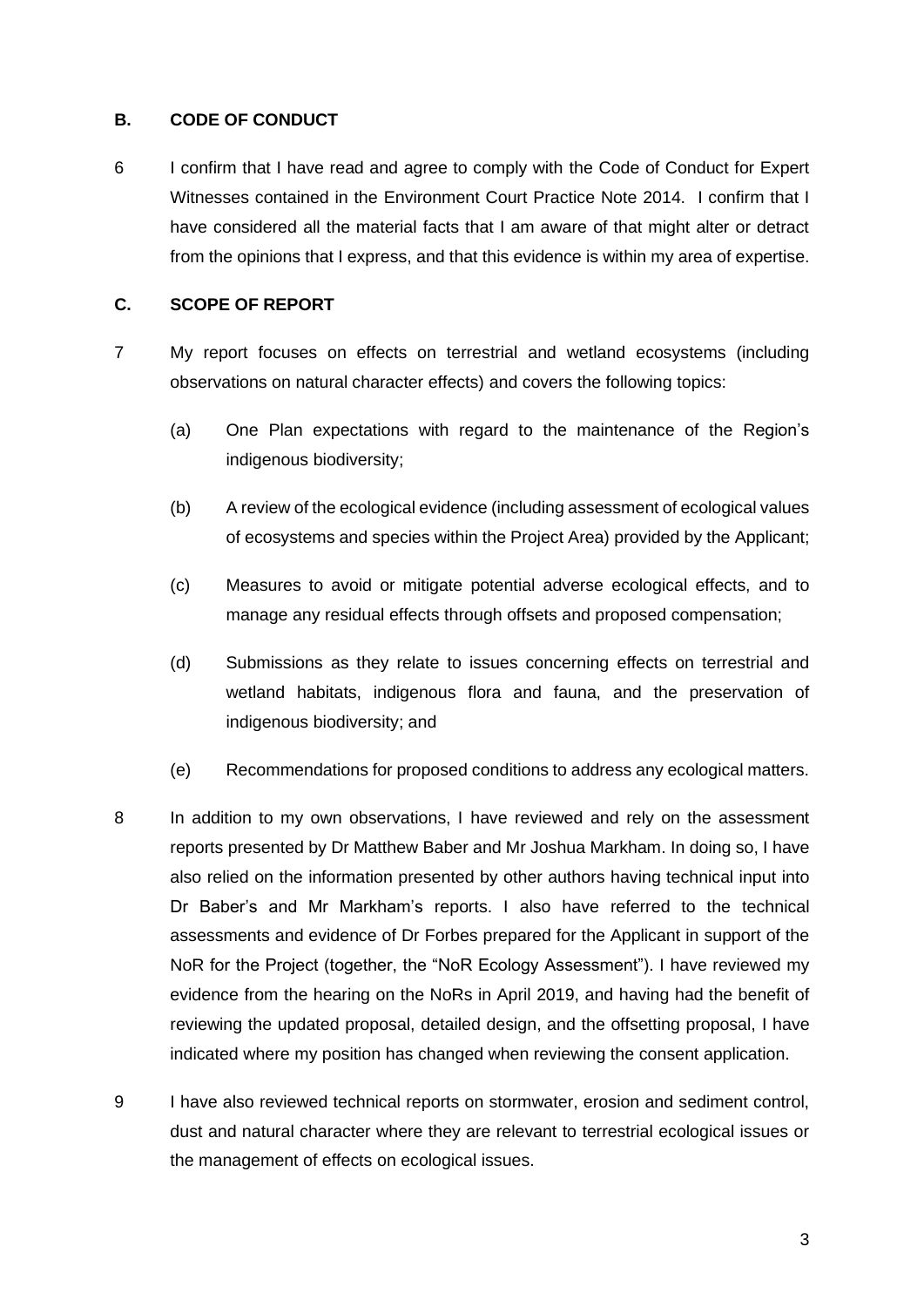- 10 I have also reviewed and relied on the information provided by the Applicant in its response to Horizons request for further information dated 29 April 2020 ("s92 RMA Response"). The s92 RMA Response details, among other things, the content of Landowner Agreements (and an update on progress with them) with regard to the inception of the proposed offset / compensation measures. I have also relied on the clarification given by the Applicant with respect to the ecological value, magnitude of effect, and residual effect on each of the indigenous habitats affected by the Project. This information was provided by the Applicant in the s92 RMA Response.
- 11 I have also had regard to the s87F reports of Ms Ryan, Mr Brown, Mr Hudson, and Mr Pearce prepared for Horizons.

## **D. EXECUTIVE SUMMARY**

- 12 The key conclusions of my report are:
	- (a) The Applicant has strived throughout the Project to avoid effects on indigenous biodiversity where possible and proposes methods to remedy and/or mitigate many of the direct effects on rare and threatened flora and fauna.
	- (b) However, the Project will still result in the permanent areal loss of vulnerable indigenous habitats, resulting in more than minor residual effects that cannot be avoided, remedied, or mitigated. The Project must reasonably demonstrate that these residual effects are offset for net gain in indigenous biodiversity and show that there is a significant likelihood of this net gain being achieved.
	- (c) Subject to further review and modification of the offsetting and compensation proposal (as recommended in my report), and the inclusion of clear standards into conditions of consent (outside of management plans), the Project can be implemented in a way that ensues that the residual effects on biodiversity are managed such that there will ultimately be net gain of indigenous biodiversity within the local range of that biodiversity affected by the Project.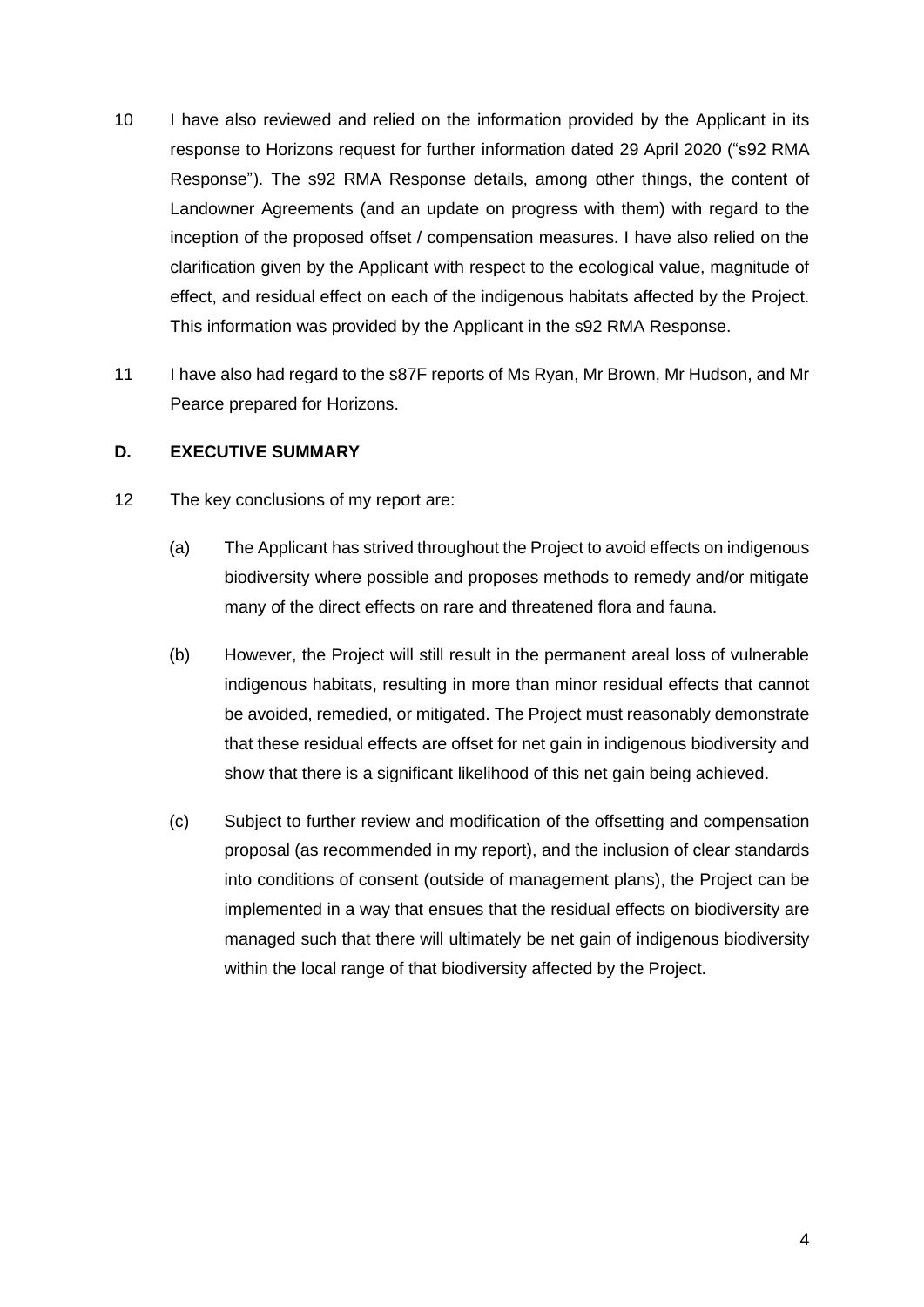## **E. BACKGROUND**

# *The Project*

- 13 The Project is defined as the construction, operation, use, maintenance and improvement of approximately 11.5km of new State Highway connection between Ashhurst and Woodville, connecting Woodville and Ashurst, via a route over the Ruahine Ranges. The proposed new section of State Highway links into the western entry to the closed Gorge route, runs through the Te Apiti Windfarm and other land north of the Manawatū Gorge and south of Saddle Road, emerging near Woodville.
- 14 A description of the Project, including design, existing environment, and potential effects on indigenous habitats, flora and fauna is set out in the Project AEE with (after the amendment referred to as Attachment 7 in the s92 Response) sufficient detail to ascertain the impact of the Project on terrestrial and wetland ecosystems and residual effects on indigenous biological diversity.
- 15 The Project will have significant ecological effects associated with the loss of around 11.82 hectares of indigenous forest and shrublands and 4.97 ha of wetland habitat<sup>1</sup>. It will adversely affect the ecological values of a number of wetlands, streams and indigenous vegetation and forest ecosystems. The ecological value of these habitats ranges from "moderate" to "very high" when assessed for their representativeness, rarity and/or distinctiveness, diversity and pattern, and ecological context<sup>2</sup>.
- 16 I note that a primary role of Dr Baber's assessment (Technical Assessment G) was *"…to refine and update the assessment of effects on terrestrial ecology from the NoR assessments (and the Designation Conditions) to reflect the updated and more detailed Project design as per the Project drawings and DRR."*<sup>3</sup> I acknowledge that the Applicant has since proposed an updated alignment as part of the Project which avoids a significant amount of the Queen Elizabeth II National Trust (QEIINZ Trust) covenant areas (reducing effects on those covenant areas) with other design changes to either avoid or minimise ecological effects arising from the Project activities.<sup>4</sup> However, I have reviewed the technical information through the lens of a full effects assessment, and not comparative to the anticipated effects identified for the NoR.

<sup>1</sup> Project Technical Assessment F: para 25.

<sup>2</sup> Project Technical Assessment F: Table 2. Pp 38-49 and Attachment 7.

<sup>3</sup> Project Technical Assessment F – para 71.

<sup>4</sup> Project Technical Assessment G: para 34-40.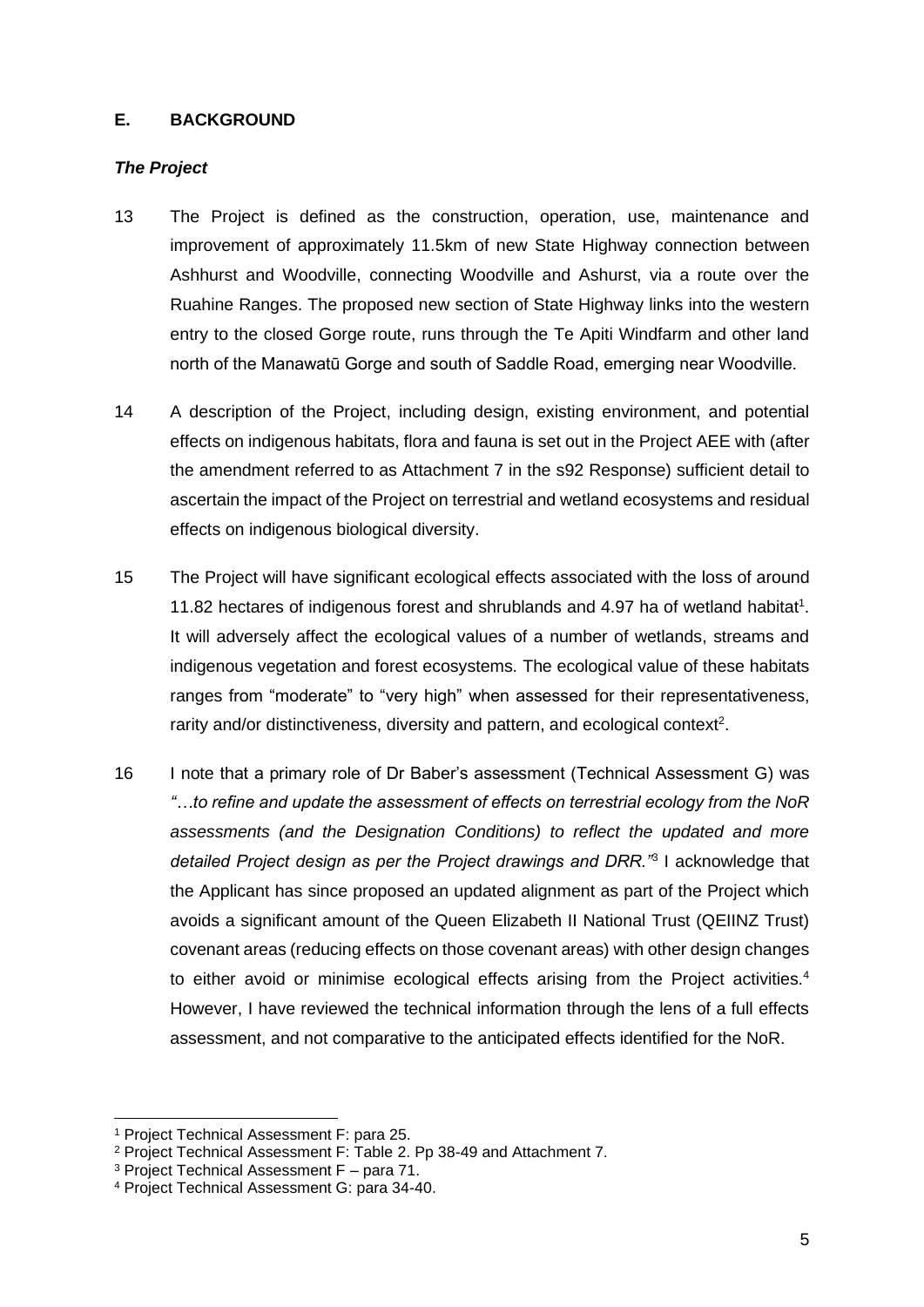- 17 The Applicant concludes that there are significant residual effects that cannot be avoided, remedied or mitigated, and proposes a range of biodiversity offsetting and compensation measures that aim to achieve an overall net-gain in biodiversity in the local landscape as required by One Plan Policy 13-4. The offsets / compensations include like-for-like habitat replacement for those habitats that are readily replaceable (identified as "offsets" in Technical Report G) and trades for the loss of habitat extent with an improvement in the quality of remaining habitats for those habitats that are more difficult to replace (identified as "compensations" in Technical Report G). The improvement in habitat quality compensatory approach also includes 10-years of pest mammal control in the neighbouring Manawatū Gorge Scenic Reserve (MGSR).
- 18 I discuss the level to which the offset package (inclusive of compensation) provides for or meets Policy 13-4 (d) expectations at paragraph 90 onwards

### *One Plan - Maintenance of Biological Diversity*

- 19 The past and current indigenous vegetation cover of the Manawatū-Whanganui Region, and justification for regulatory protection of terrestrial biodiversity under the One Plan, is comprehensively reviewed by Dr Fleur Maseyk in a technical report that supported the development of the One Plan policies for biodiversity (Maseyk, 2007) $5$ . The report asserts that the total amount of a habitat type is a fundamental determinant for species survival, and applies this aspect of island biogeography theory to identify the vulnerability to loss of biological diversity within habitats according to their current extent as a proportion of former extent.
- 20 Maseyk (2007) $^6$  assigns four categories to the status of the habitats remaining "rare", "threatened", "at-risk", and "no threat category". The "rare" status was assigned to habitat types that were originally (pre-human) uncommon in the landscape. The "threatened" status was assigned to habitat types with 20% or less of their former extent. Because of the high level of rarity (of rare habitats) and representativeness (of threatened habitats) the continued decline in extent and quality of these habitats is considered to have a disproportionate effect on the magnitude of loss of biological diversity at the regional scale.

<sup>5</sup> Maseyk, F; 2007. Past and Current Indigenous Vegetation Cover and the Justification for the Protection of Terrestrial Biodiversity within the Manawatu Wanganui Region. Technical Report to Support Policy Development. Horizons Regional Council report 2007/EXT/790. 6 Ibid. Table 5.1 pg 17.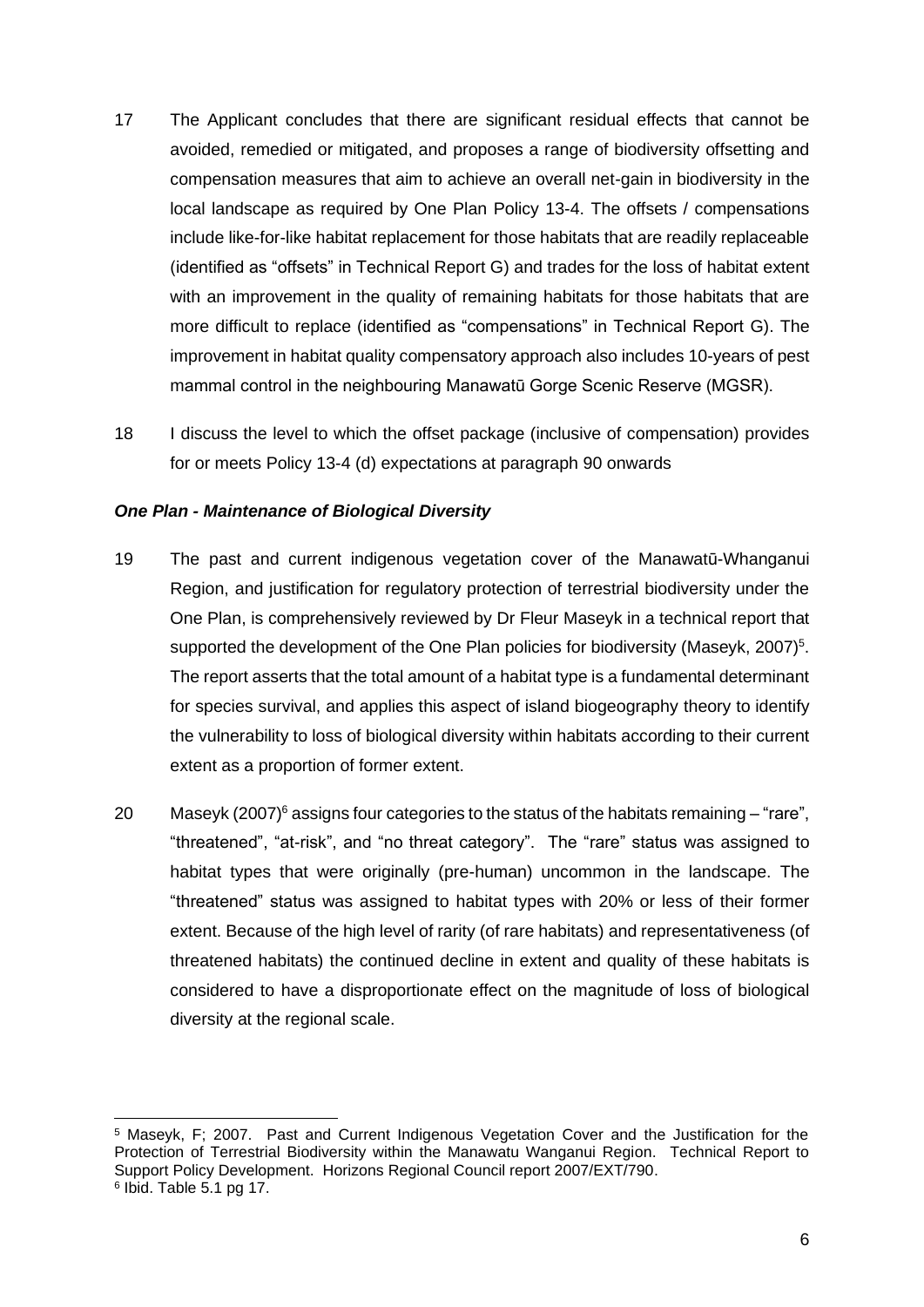- 21 Schedule F of the One Plan provides a list of all indigenous vegetation types in the Manawatu Region which are considered "threatened" or "rare". Such habitats are predetermined as being significant habitats meeting Policy 13-5 (a) (ii) (E) (rare habitats) or 13-5 (a) (i) (A) (threatened habitats); subject also to Schedule F thresholds on remnant size or proximity to other habitats (F.2 (a)) and criteria for exclusion from consideration (F.2 (b)). For the Project, eight significant habitat types are identified as either "threatened" or "rare" under the One Plan<sup>7</sup> and I review that assessment in paragraph 32 below.
- 22 The "at-risk" status is assigned to habitat types that have been reduced to 50% or less of their former extents. These habitats are considered at-risk of trending toward significant loss of biodiversity (conceivably to below sustainable thresholds) if they are not protected today. These habitat types are also listed in Schedule F and, in addition to the application of Schedule F itself, are subject to the tests of significance following Policy 13-5 (a). In terms of the Project, no "at-risk" habitat types have been identified.
- 23 The "no-threat category" status is assigned to habitat types that are presently greater than 50% of their former extent. These habitats are not listed in Schedule F of the One Plan. For the Project, 5 habitats have been assessed as not significant on the basis of not being listed in Schedule  $F<sup>8</sup>$ . I review that assessment in paragraph 33 below.
- 24 With respect to the rare and threatened habitats identified as impacted by the Project, Rule 13-9 for "some activities within rare habitats and threatened habitats" identifies vegetation disturbance and discharges of water or contaminants (among other activities), as a non-complying activity. This is because such activities are likely to further degrade the ecological integrity of, or hasten the demise of, those habitats.
- 25 Policy 13-4 guides the decision-making process under Rule 13-9. In the case of the Project, there are two aspects to note with respect to Policy 13-4b. The first is that the One Plan expects Applicants to follow an avoid – remedy/mitigate – offset hierarchy. While the AEE (pg. 128) identifies that the Project has adhered to the 'mitigation hierarchy' "...as a matter of ecological best practice, and in accordance with Designation Condition 24", this is nothing less than expected under the One Plan. The second is that, if offsets are proposed, they must result in a net biodiversity gain

<sup>7</sup> Technical Report F: Paragraph 130.

<sup>8</sup> Technical Report F: Paragraph 132.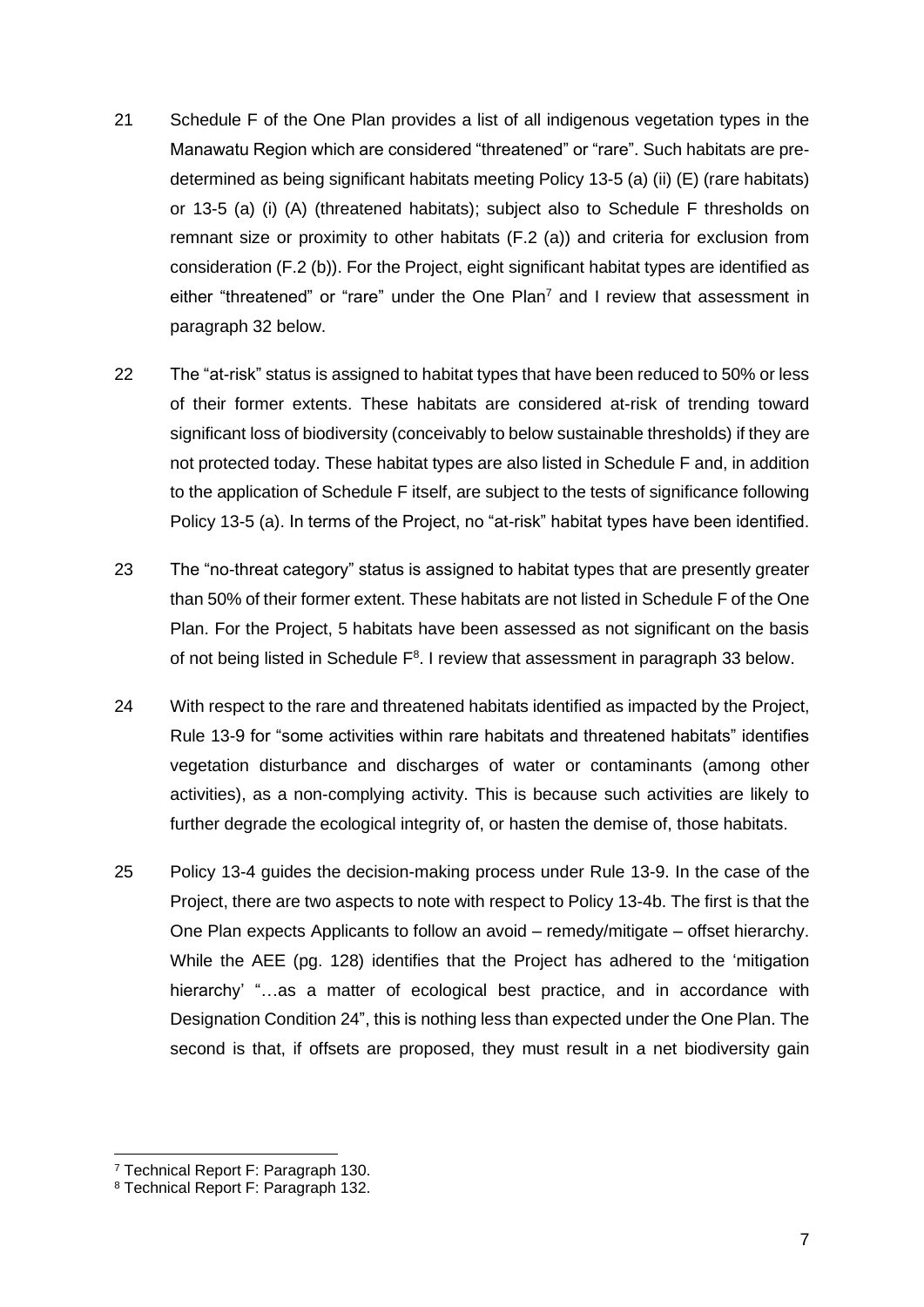(Policy 13-4 (b) (iii)). To avoid doubt, I note that a net biodiversity gain is different to a no net loss approach (as is referred to in places in the technical assessments).<sup>9</sup>

26 There are limits to the offsetting which can be used under Policy 13-4. In particular, Policy 13-4 (d) requires that an offset must (bolded is my emphasis):

> (i) provide for a net indigenous biological diversity gain **within the same habitat type**, or where that habitat is not an area of significant indigenous vegetation or a significant habitat of indigenous fauna, provide for that gain in a rare habitat or threatened habitat type, and

> (ii) **reasonably demonstrate** that a net indigenous biological diversity gain has been achieved using methodology that is appropriate and commensurate to the scale and intensity of the residual adverse effect, and

> (iii) generally be in the **same ecologically relevant locality** as the affected habitat, and

> (iv) **not be allowed where inappropriate for the ecosystem or habitat type by reason of its rarity, vulnerability or irreplaceability**, and

> (v) **have a significant likelihood of being achieved** and maintained in the long term and preferably in perpetuity, and

> (vi) **achieve conservation outcomes above and beyond that which would have been achieved if the offset had not taken place**.

27 I discuss the degree to which the offsetting and compensation proposals meet these expectations at paragraph 90 onwards.

# *Approach to Section 87F Report*

28 In my report I review the technical material presented with the Application to determine first whether the significant adverse effects on biodiversity have been reasonably avoided, remedied or mitigated; secondly, whether offsetting/compensation is appropriate; and finally, whether the offsets/compensation package reasonably demonstrates net-gain after having considered the level of biodiversity concern for

<sup>9</sup>E.g. Technical Report F, paragraph 82 d) (pg. 25). Technical Report G, paragraph 25 (pg. 8), paragraphs 58 and 62 (pg. 16).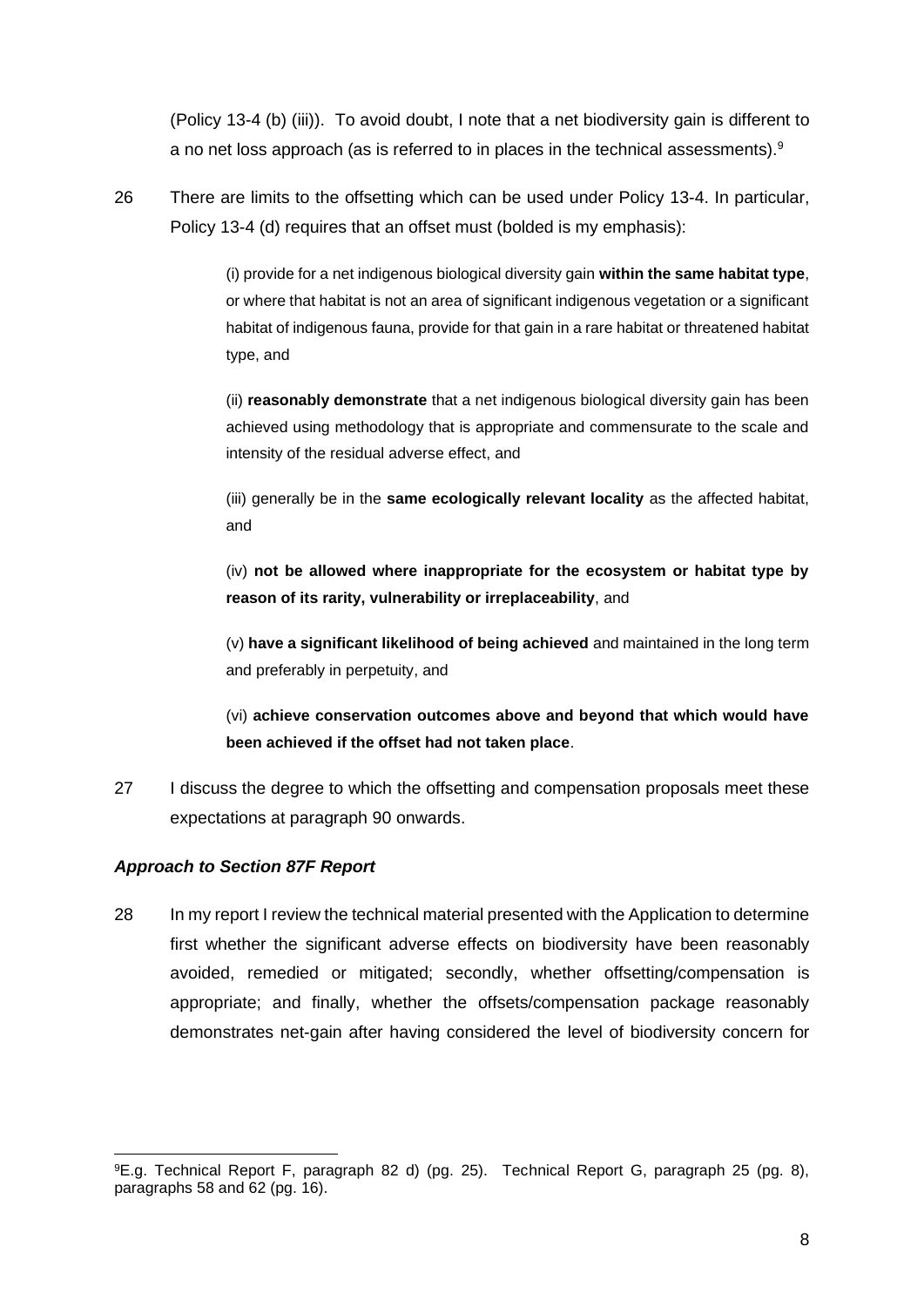each significant habitat type, the likelihood of offset success following Pilgrim *et al*. (2013), <sup>10</sup> and other matters arising from application of Policy 13-4 to the Project.

# **F. ECOLOGICAL VALUES & STATUTORY SIGNIFICANCE**

- 29 The ecological values assessment presented in Technical Assessment F Table 2, Table 3, Table 6, and Table 8 follow the Environment Institute of Australia and New Zealand ("EIANZ") Ecological Impact Assessment Guidelines ("EcIAG").<sup>11</sup>
- 30 I have no concern with the assessment of ecological value. The conclusions as to the ecological value of vulnerable fauna and flora are sound and are consistent with the EcIAG and the New Zealand Threat Classification system.
- 31 I note that the evaluation of Old-growth treeland habitat value has been reduced since the NoR Ecological Assessment from "high" (Dr Forbes) to "moderate" (Dr Baber). In my opinion, having regard to the further information provided with the application, this change is appropriate. Dr Forbes had compounded his assessment with that of the other Old-growth forest habitat types. That the "treeland" can be distinguished from "forest" is an acceptable differentiation and it is appropriate to consider that the ecological value of treeland is at least one magnitude of value less than "forest". In every other case Dr Baber has reached either the same or a more conservative conclusion compared to the NoR Ecological Assessment.

# *Assessment of statutory significance*

32 I also agree with the assessment of statutory significance presented in Technical Assessment F (paragraph 128 to paragraph 132) and Table 4. Table 4 transcribes the terms used to describe the habitat types by the Project (e.g. "Old growth forest (alluvial)") to the terms used to describe the habitat types in Schedule F (i.e. "Kahikatea-pukatea-tawa forest or treeland"). I agree with these observations and for ease of reference, I have replicated the Project terminology instead of that within the One Plan. I am comfortable that there is a correct association with One Plan types.

<sup>10</sup> Pilgrim, J. D., Brownlie, S., Ekstrom, J. M., Gardner, T. A., von Hase, A., Kate, K. T., Savy, C. E., Stephens R. T. T., Temple, H. J., Treweek, J., Ussher, G. T. & Ward, G. (2013). A process for assessing the offsetability of biodiversity impacts. Conservation Letters, 6(5), 376–384.

<sup>11</sup> Roper-Lindsay, J., Fuller, S.A., Hooson, S., Sanders, M.D., and Ussher, G.T. (2018). Ecological Impact Assessment. EIANZ guidelines for use in New Zealand: terrestrial and freshwater ecosystems. 2nd edition.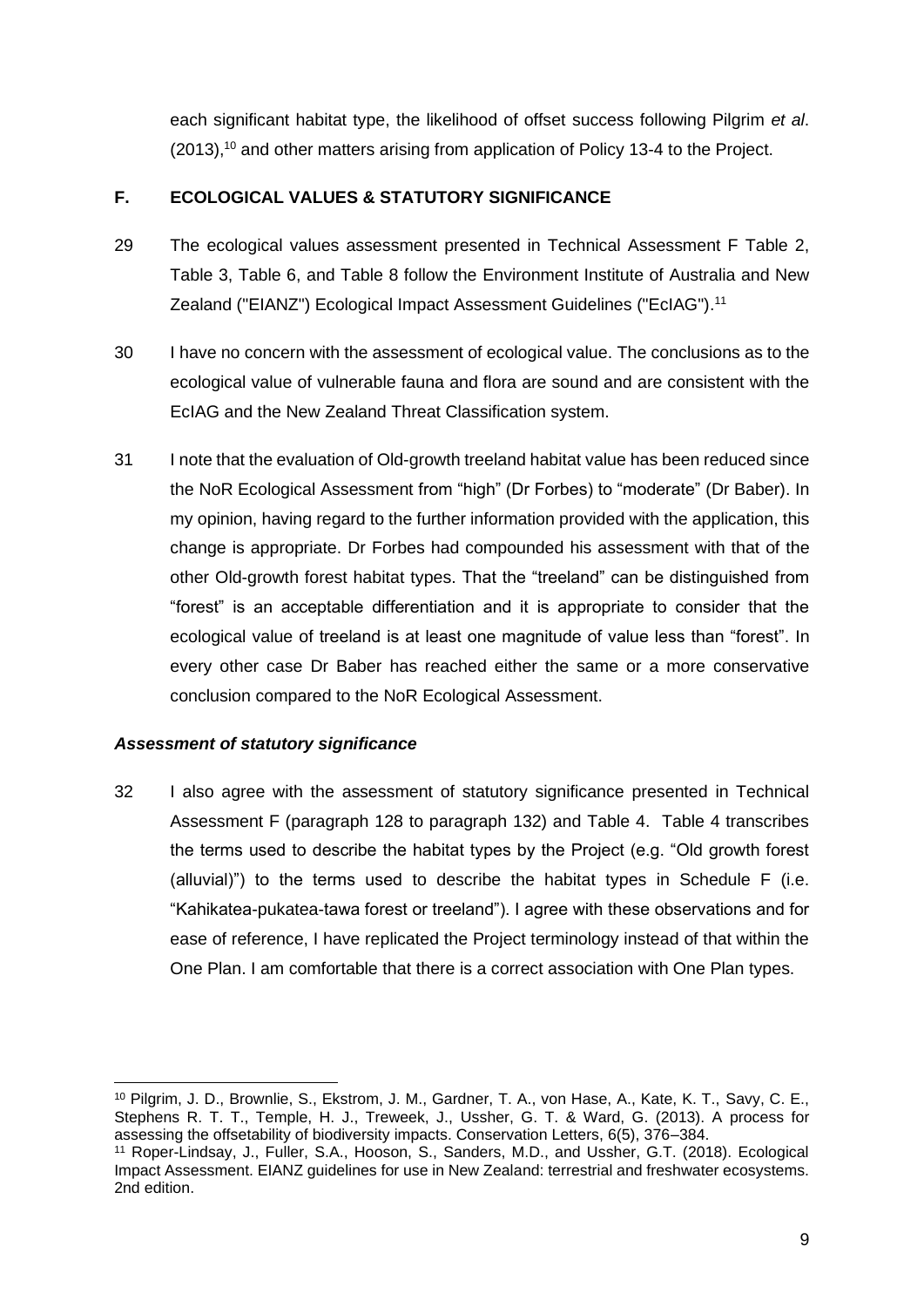- 33 I have considered the descriptions of the habitats that Dr Baber identifies as "not significant" in the context of Schedule F and Policy 13-5 and whether any at-risk habitats have been misclassified. I agree with Dr Baber's assessment.
- 34 There is a difference in approach around Dr Forbes' classification of pasturedominated wetlands. This has been well described by Dr Baber at paragraph 131 of Technical Report F. I am of the view that Dr Baber's classification of indigenousdominated Pasture wetlands as significant is correct. Equally I agree with the classification of exotic-dominated Pasture wetlands as not significant. There are likely to be many instances where the line between significant and not significant pastoral wetland is blurry. However, Dr Baber's recognition that all of the pastoral wetland habitat within the Project footprint have moderate ecological value resolves any dilemma. Dr Baber is essentially treating effects on non-significant wetlands the same way as significant wetlands. In my opinion, this is a sensible approach.

# **G. EFFECTS OF PROPOSAL**

- 35 Technical Assessment F (at paragraph 133 to paragraph 165) and associated tables (including Attachment 7) provide a logical assessment of the ecological effects of the Project, including those that are able to be avoided, remedied, and/or mitigated, before offsetting/compensating for the residual effects.
- 36 As I understand it, the significant effects on biological diversity are (in summary);
	- (a) The permanent loss of 0.10 ha of Old-growth (alluvial) and 0.85 ha of Oldgrowth (hill country) forest of very high ecological value. The loss is confined to existing forest edges;
	- (b) The long-term loss of 0.25 ha of Secondary broadleaved forest with old-growth signatures, of very high ecological value. The loss mainly involves edge-offorest remnants, with dust deposition also as a potential issue;
	- (c) Permanent loss of 0.13 ha of Old-growth treelands (with ramarama) of moderate ecological value. The loss mainly involves edge-of-forest remnants;
	- (d) The long-term loss of 0.04 ha of Advanced secondary broadleaved forest of very high ecological value. The loss completely involves an edge-of-forest remnant, with dust deposition also as a potential issue;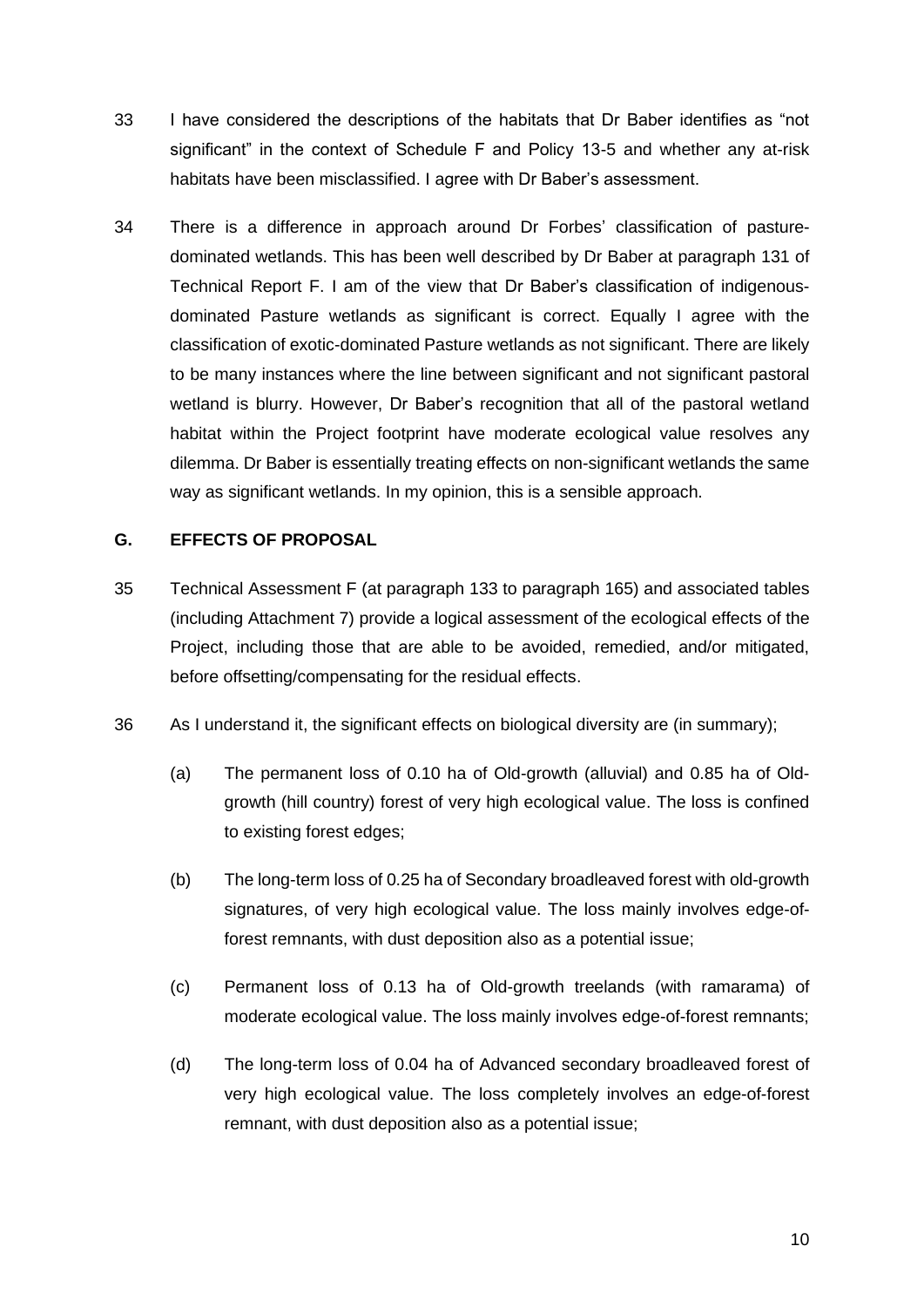- (e) The permanent loss of 1.3 ha of Kānuka forests of moderate ecological value. The loss mainly involves loss of edge area although the exposure of a small area of core forest habitat to new edge effects is also acknowledged;
- (f) The permanent loss of  $6.705^{12}$  ha of Secondary broadleaved forests and shrublands of moderate ecological value. The loss includes edge and core habitats;
- (g) The permanent loss of 2.11 ha of Mānuka / kanuka shrublands of moderate ecological value. The loss includes edge and core habitats;
- (h) The permanent loss of 0.33 ha of Divaricating shrublands of moderate ecological value. The loss involves edge-of-forest / highly modified habitats;
- (i) The permanent loss of 0.11 ha of Raupō-dominated seepage wetland of high ecological value;
- (j) The permanent loss of 0.44 ha of Indigenous-dominated seepage wetlands of moderate ecological value;
- (k) The permanent loss of 4.42 ha of Pasture wetlands some of which are considered dominated by indigenous wetland flora (and therefore are deemed significant following Schedule F of the One Plan) and all of which are of moderate ecological value;
- (l) Potential loss of individual specimens of vulnerable indigenous flora and fauna that are unable to move out of the impact zone during construction or at-risk of vehicle collision during highway operation;
- (m) Impacts on the communities of vulnerable flora and fauna associated with the loss of habitat; and
- (n) Potential impacts on vulnerable fauna associated with proposed habitat restoration sites on the Te Apiti Windfarm.<sup>13</sup>

<sup>12</sup> Attachment 7 identifies this as 6.44 ha. This inconsistency is inconsequential as it does not change the level of the magnitudes of effects assessment.

<sup>&</sup>lt;sup>13</sup> Boffa Miskell (2020). Te Ahu a Turanga Stormwater Wetlands: Potential effects on bird collisions at Te Apiti Windfarm. Prepared for Meridian Energy Limited.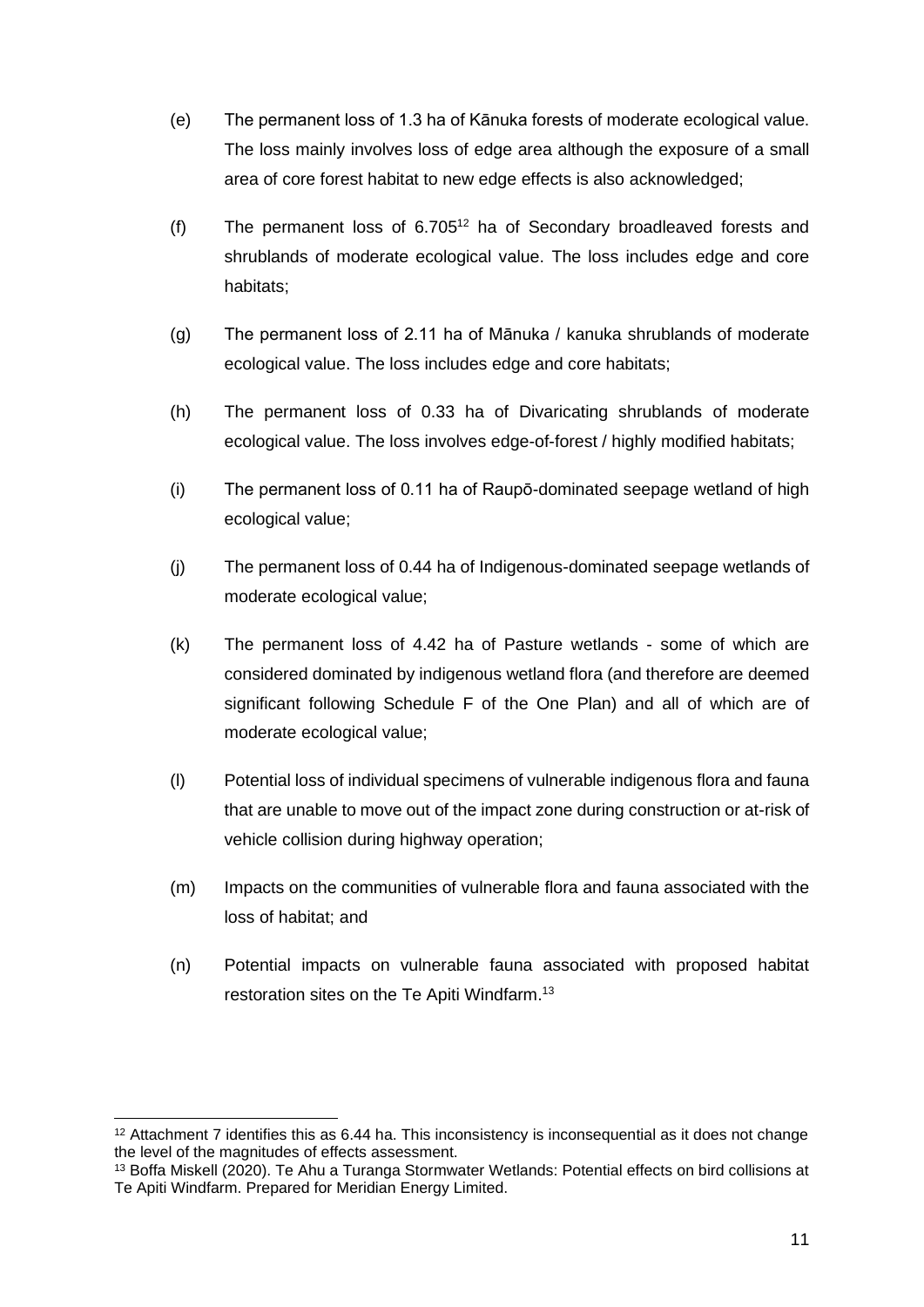#### *Review of ecological effects assessment*

- 37 The assessments of effects magnitude contained within Technical Assessment F Table 6, and Table 7, also follow the EcIAG".<sup>14</sup>
- 38 I have no concerns with the magnitude of effects assessment in the application. Where there has been a considerable (more than 50%) reduction in the anticipated areal loss under the application (when compared with the NoR process), Dr Baber's assessment identifies levels of one magnitude of effect lower compared to Dr Forbes. This is consistent with the calculated reduction in areal loss. Where the areal loss has not changed much, Dr Baber's conclusions are the same as Dr Forbes'.
- 39 There is a notable exception in the case of the Old growth forest (hill country) where the areal loss has not changed very much (estimated loss of 0.85 ha vs 0.86 ha), yet the magnitude of effects assessment has been down-graded two levels from "very high" (Forbes) to "moderate" (Baber). As I understand it, the effect on the Old growth forest (hill country) is now confined to the edge; with the alignment now avoiding core forest within the QEII covenant areas. This means that the revised alignment avoids habitat fragmentation and occurs in existing edge habitat which is of a lesser quality than core forest. Dr Baber's assessment also highlights that the Project will affect less than 1% of the habitat type within the local landscape. The EcIAG description of this scale of effect is "moderate". On the basis of these changes to the scale of effect, I agree with Dr Baber's' revision of the magnitude of effects.

### *Dust*

40 I have considered the effects of dust on vegetation. As long as dust is actively managed below nuisance thresholds, I am of the opinion that dust deposition is likely to be a minor effect compared to the other effects recognised in Technical Assessment F (Table 6) and particularly those directly associated with areal loss. A condition is proposed by Mr St Clair to address any dust effects, which I agree with.

<sup>14</sup> Roper-Lindsay, J., Fuller, S.A., Hooson, S., Sanders, M.D., and Ussher, G.T. (2018). Ecological Impact Assessment. EIANZ guidelines for use in New Zealand: terrestrial and freshwater ecosystems. 2nd edition.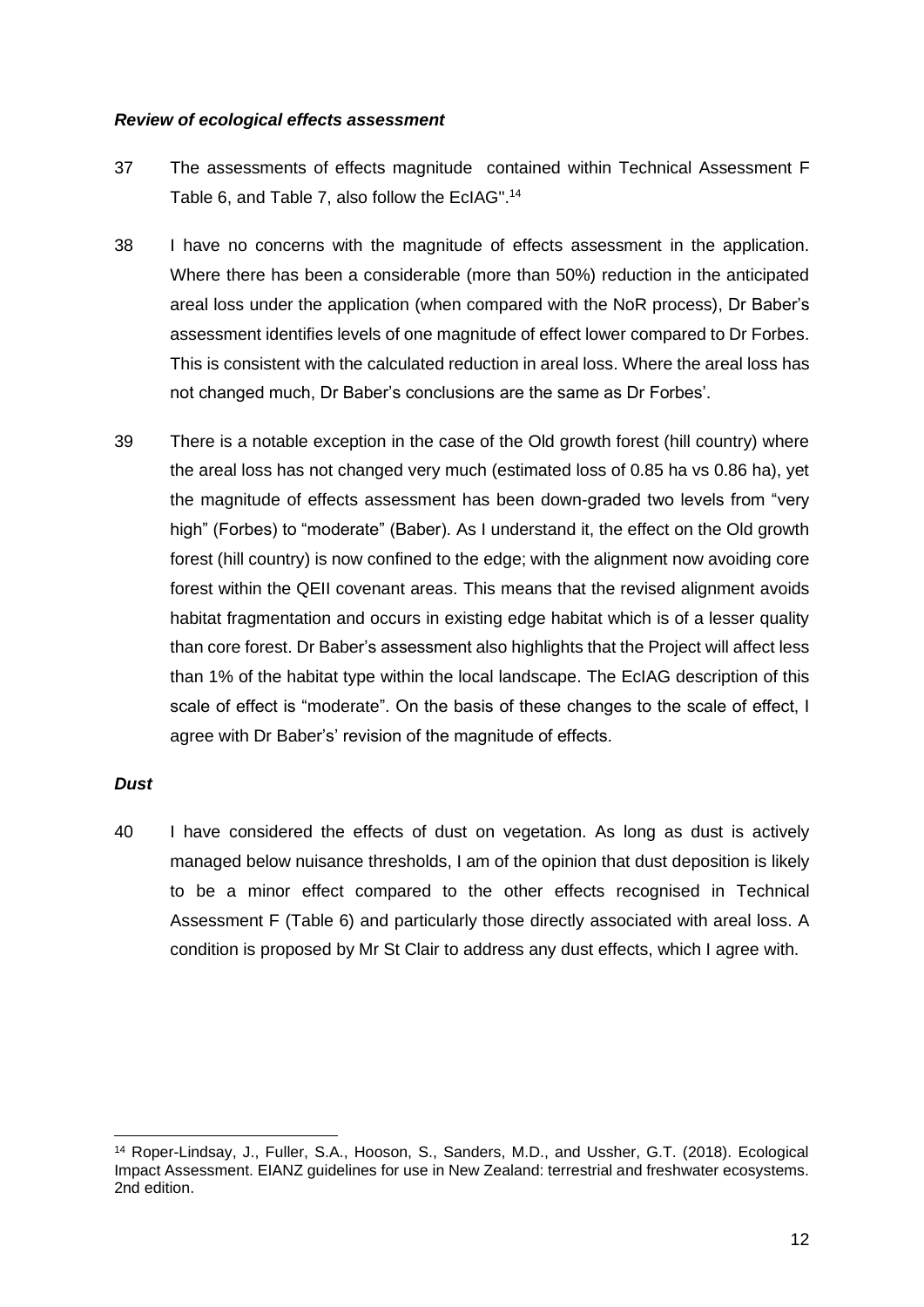## *Residual Effects*

- 41 The assessment of residual effects is detailed within Technical Assessment F Table 8. I concur with the assessment of residual effects and note that there are instances where the residual effects on terrestrial and wetland biodiversity values remain moderate to high after measures to avoid, remedy and mitigate effects are considered.
- 42 The residual effects assessment follows the EcIAG methodology, which combines the ecological values (as assessed) with the magnitudes of effects to derive a quantum of effects that remain. Based on the EcIAG description of "moderate" to "very high" overall effects, I agree with Dr Baber's assertion that there is a need to offset or compensate for potentially moderate or higher residual effects<sup>15</sup> (and conversely anything considered "low" or below can be assumed to be no more than minor).
- 43 While there are significant residual adverse effects that cannot be avoided or minimised, the reduction in ecological effects (when compared to the NoR alignment) has led me to consider the appropriateness and feasibility of offsetting more favourably than when reviewing the NoR <sup>16</sup>. While (to avoid doubt) I am not suggesting it is appropriate to use the NoR alignment as an assessment baseline<sup>17</sup>, the reduction in effects has meant that some of my concerns around the suitability of offsetting effects of the Project (as recorded for the NoR) have been addressed through the new Northern Alignment, more detailed design, and the further information provided within the applications. However I do still have some reservations around aspects of the offsetting proposal, and how it fits with the One Plan (which I address further below).

### *Review of offsets and compensations*

- 44 Technical Assessment F and Technical Assessment G correctly identify that there are residual adverse terrestrial ecological effects from the Project that cannot be avoided or remedied, with the Applicant undertaking offset and compensation calculations to support a net indigenous biological diversity gain being achieved for the Project.
- 45 Technical Assessment G provides a comprehensive calculation of offsets following the guidance of the Biodiversity Offsetting Under the Resource Management Act

<sup>15</sup> Technical Assessment G: Paragraph 164.

<sup>&</sup>lt;sup>16</sup> Previously I had expressed deep reservations about the appropriateness of offsetting due to the potential irreplaceability of vulnerable habitats combined with the lack of certainty around demonstrating net gain (Lambie 2019; Section 42A Technical Evidence: Ecology; For the Notice of Requirement for Te Ahu a Turanga Highway Project. Paragraphs 27 to 30).

<sup>17</sup> As I acknowledge later in my report I am of the opinion that the application assesses the effects of the proposal afresh, and goes beyond comparison with the NoR alignment.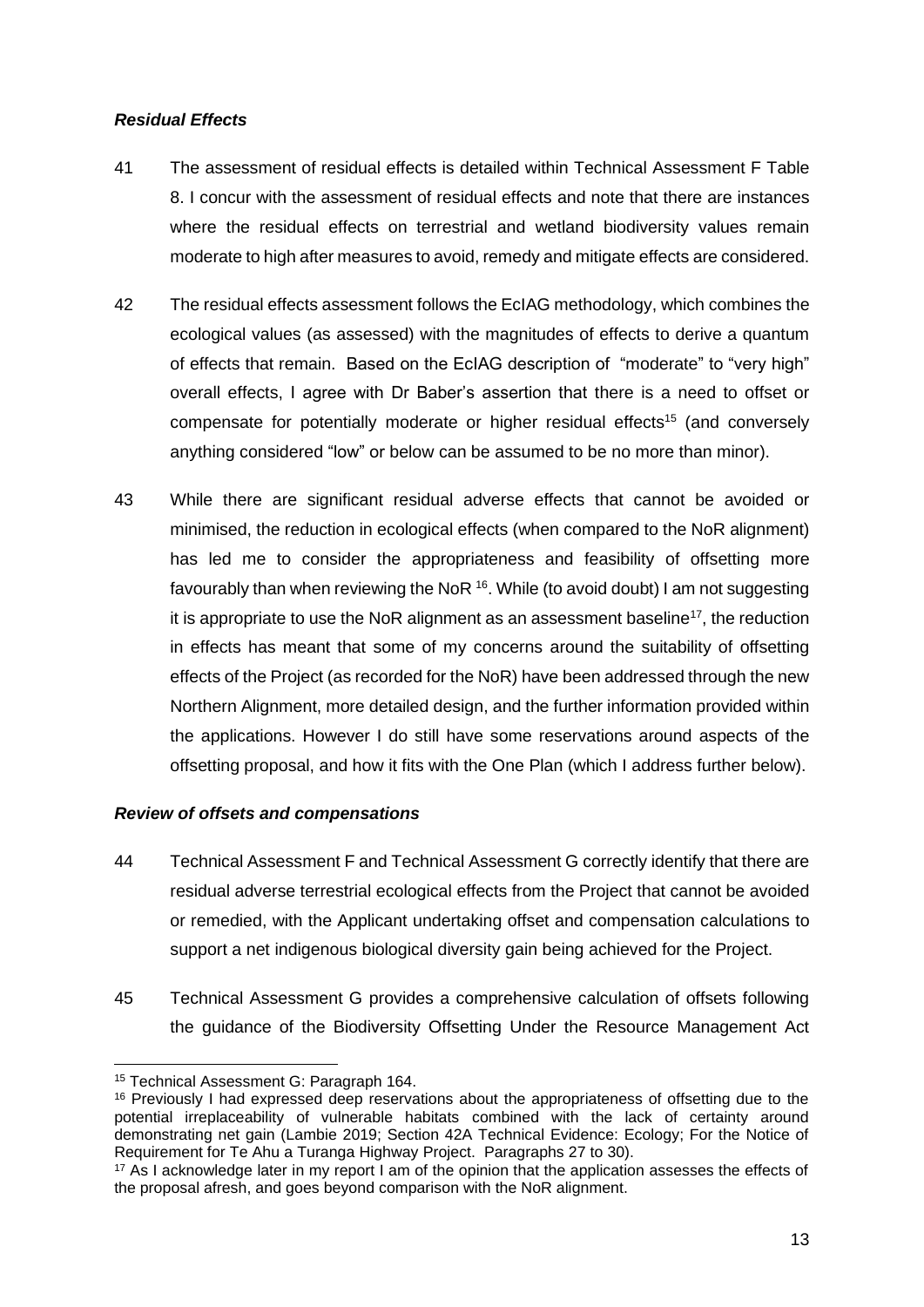("BOURMA")<sup>18</sup> and with specific application of the Biodiversity Offset Accounting Model ("BOAM")<sup>19</sup> to guide the type and magnitude of revegetation (and associated habitat enhancement). I am very comfortable that the input metrics Mr Markham has relied on accurately capture the key elements of biodiversity concern.

- 46 Technical Report G identifies seven habitats for which the calculated net gains are "verifiable". There is (and I concur) a high degree of certainty that the proposed offsets demonstrate net gain.<sup>20</sup> At Paragraph 103 Mr Markham states that these are well within the limits to offsetting. Applying the approach of Pilgrim *et al.* (2013)<sup>21</sup> to examine the level of conservation concern across these seven habitats, I am in agreement with Mr Markham. For these habitats, it is my opinion that the Project reasonably demonstrates that a net gain can be achieved. This is the case despite the Applicant still needing to secure landowner agreements for implementation of the offsetting (which I discuss below), although I have recommended a strengthening of the condition which requires the necessary agreements are in place before any vegetation clearance.
- 47 Technical Report G identifies five habitats (Old growth forests (alluvial and hill country); and the three wetland habitat types) for which there is an "expected" net gain. <sup>22</sup> Mr Markham identifies that these are technically "compensations" and not offsets because they do not meet the criteria for defining an "offset" under BOURMA. Essentially, the proposals for "expected" net gains result in trades in biodiversity values. For the Old growth forest, it is a trade of the loss of a small amount of older (mainly edge) forest for younger forest for which complete like-for-like restitution is many generations away.<sup>23</sup> For wetlands, it is a trade in loss of extent for gain in quality. I agree with Mr Markham's assessment in this regard.
- 48 It is notable that these trades aim to replace like-for-like in the distant future and the expectation (calculated through BOAM) of a net gain within a foreseeable (35 year) future. In my mind, the "expected net gain" proposals are more akin to offsets rather than to compensations when considering that a key distinction between an "offset"

<sup>&</sup>lt;sup>18</sup> Biodiversity Offsetting Under the Resource Management Act - A Guidance Document, 2018. Prepared by Fleur Maseyk, Graham Ussher, Gerry Kessels, Mark Christensen and Marie Brown.

<sup>19</sup> Developed for the Department of Conservation, 2015, Prepared by Fleur Maseyk, Martine Maron, Richard Seaton, and Guy Dutson,

<sup>20</sup> Technical Report G: Paragraph 99

<sup>21</sup> Pilgrim, J. D., Brownlie, S., Ekstrom, J. M., Gardner, T. A., von Hase, A., Kate, K. T., Savy, C. E., Stephens R. T. T., Temple, H. J., Treweek, J., Ussher, G. T. & Ward, G. (2013). A process for assessing the offsetability of biodiversity impacts. Conservation Letters, 6(5), 376–384.

<sup>22</sup> Technical Report G: Paragraph 106.

<sup>23</sup> Technical Report F, Paragraph 109 cites 150-300 years.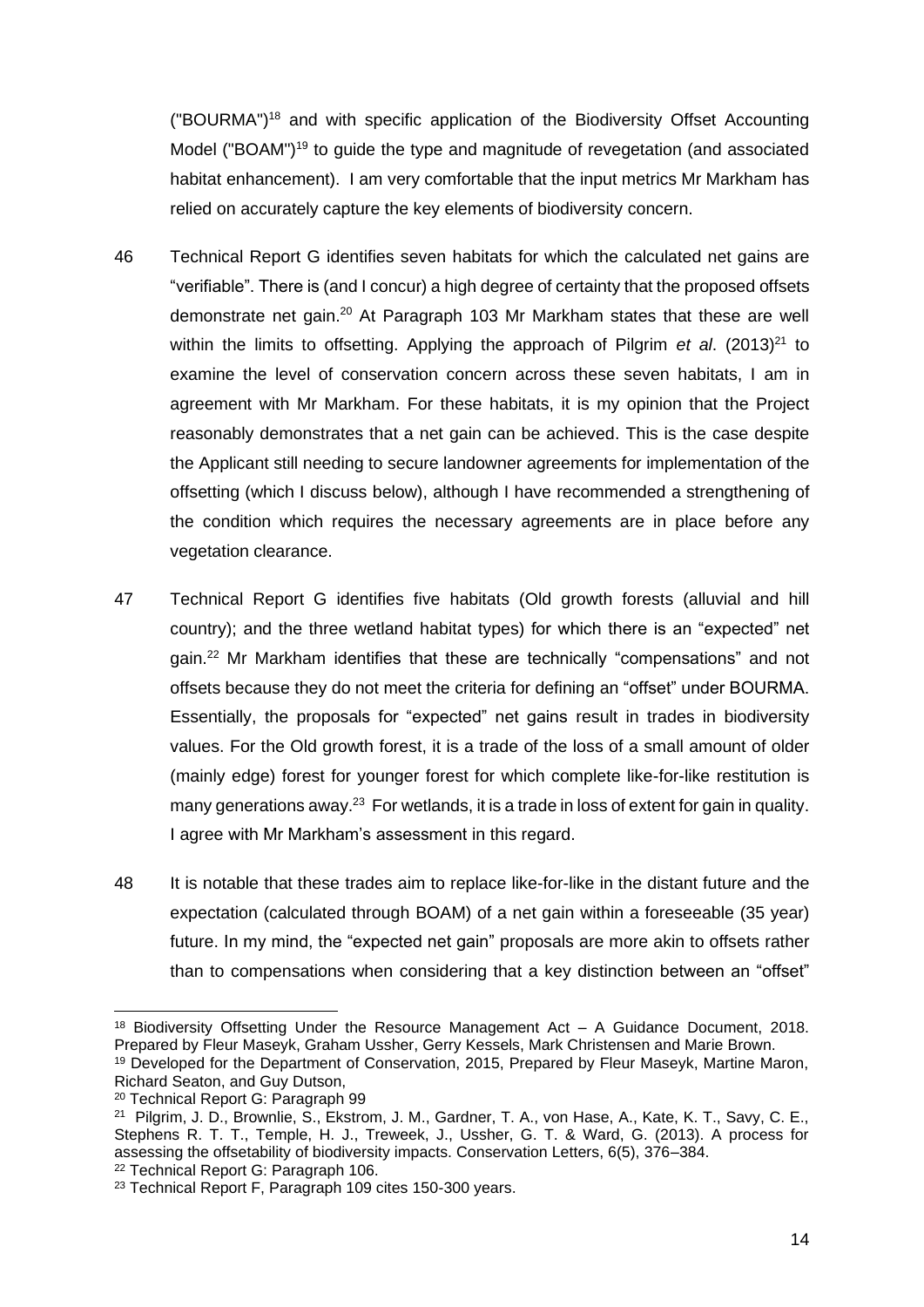and a "compensation" is that compensations are not required to demonstrate net gain. In this case (and to the contrary) the "expected" net gain proposals work in a very similar manner to an offset for the purpose of the One Plan.

- 49 However, I am concerned that the proposals may not have adequately demonstrated that the limits to offsetting have been addressed in the first instance. In Paragraph 109, Mr Markham states *"…it is considered that old growth forests would always default to compensation due to the limits to offsetting."* This statement would indicate that it is not possible to crest the threshold of Policy 13-4 (d)(iv) which provides that an offset assessed under Policy 13-4 is not allowed where inappropriate for the ecosystem or habitat type by reason of its rarity, vulnerability or irreplaceability.
- 50 The main analytical problem with demonstrating that the limits of offsetting have been overcome is that the BOAM does not account for the level of vulnerability or irreplaceability of habitat types. So, while the model indicates an "expected" net gain, that net gain does not (in and of itself) confirm that vulnerable habitats are within the limits to offsetting. To my mind, to satisfy Policy 13-4 (d) (iv), an assessment of the limits to offsetting should run independently of the BOAM following a process such as that laid out by Pilgrim *et al*. (2013).
- 51 When overlying the high levels of conservation concern associated with Old growth forest and wetland habitat types with any uncertainty regarding the likelihood that the offsets will actually achieve net gain, it remains possible that "offsetting is unlikely to be appropriate" when following the process of Pilgrim *et al*. (2013) (see Figure 1 below).<sup>24</sup> In that case, the question of certainty – around the likelihood that the offsets will actually achieve net biological diversity gain – becomes critical to determining whether the offset is appropriate for rare, vulnerable or irreplaceable habitat types.

<sup>&</sup>lt;sup>24</sup> The offsetability of biodiversity impacts can be assessed by: firstly determining the level of conservation concern (x-axis) of a particular habitat based on rarity and vulnerability to further loss and; secondly establishing the likelihood of success (y-axis) following a classification system (laid out by the authors) that looks at magnitude and duration of effect, ease of offset implementation, and certainty of methods. Offsetting is unlikely to be appropriate for habitats of high to very high value (i.e. the Old growth forest habitats and raupo-dominated wetland) if there is any doubt that the offset will achieve its objectives (in this case net gain).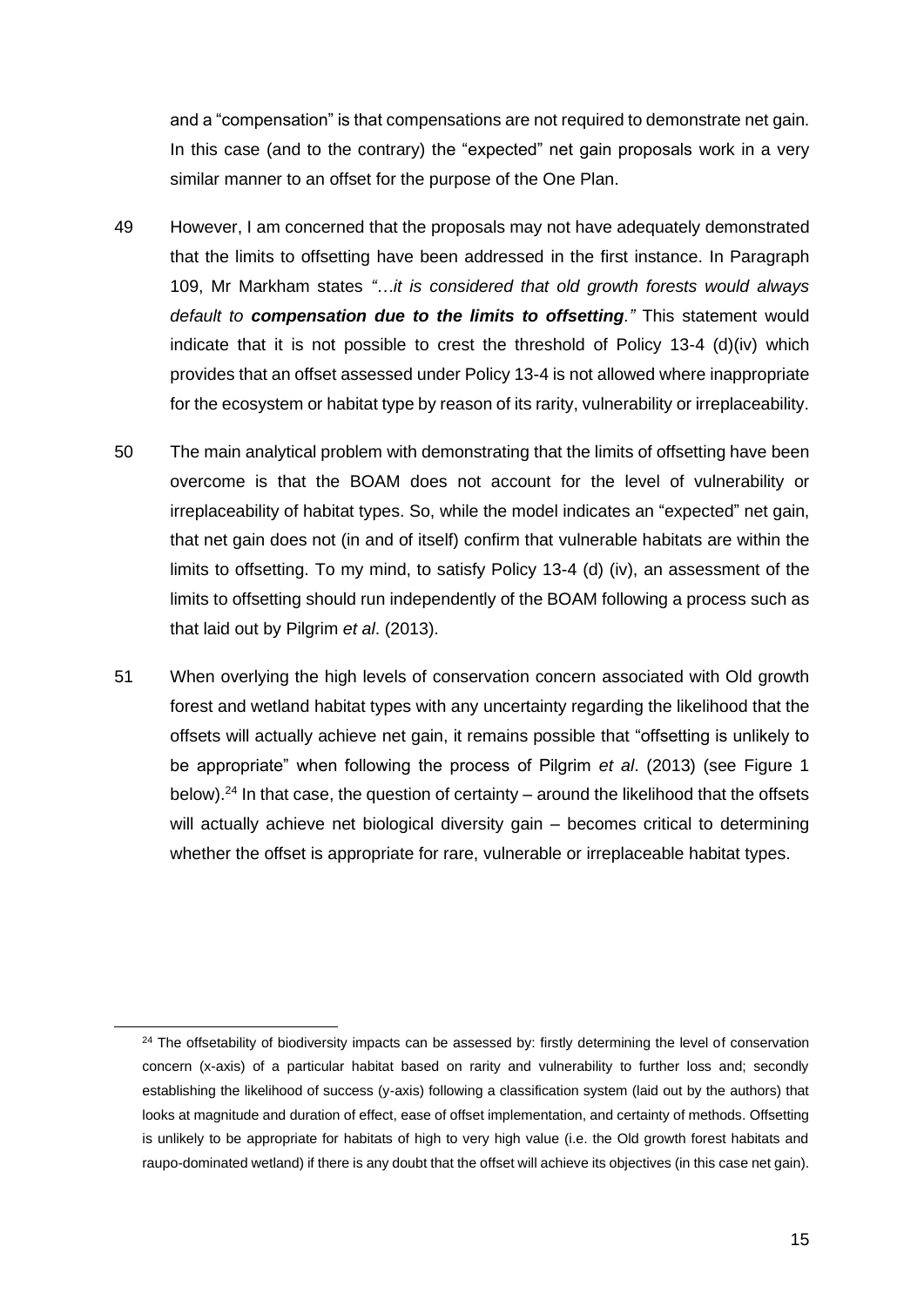#### Offsetability of biodiversity impacts



Biodiversity conservation concern

- 52 Mr Markham acknowledges that the calculated "expected" net indigenous biological diversity gain for Old growth forest types and wetlands carries more assumption and has a higher risk of having produced a "false positive"<sup>25</sup>. A false positive would lead to a trade between areal extent and habitat improvement which ultimately results in no net gain or (worse) a net loss. To address this, and a recognised short to medium term calculated net loss (lag phase) prior to establishment of replacement vegetation, Mr Markham proposes additional compensation (herein referred to as the overcompensation) and follows a bespoke Biodiversity Compensation Model (BCM) for calculating the size of the over-compensation package.
- 53 The over-compensation package is calculated to achieve a net biodiversity gain within 10 years. I have no concerns with the assessment methodology nor the input variables used by Mr Markham. However, I am concerned that the package contains further assumptions based on unlikely scenarios. For instance, for the over-compensation to deal with time lags and false positives at the same time, there must have been an inherent assumption that ten years of pest control in the neighbouring MGSR results in biodiversity gains that will not erode back to today's levels before the overall "expected" net gains calculated by the BOAM model are demonstrated. Given some of the indices used in the BOAM have 35-year timeframes, a conclusion that 10 years of pest control is sufficient is not credible. In its current form the over-compensation,

<sup>&</sup>lt;sup>25</sup> Technical Report G: Paragraph 80.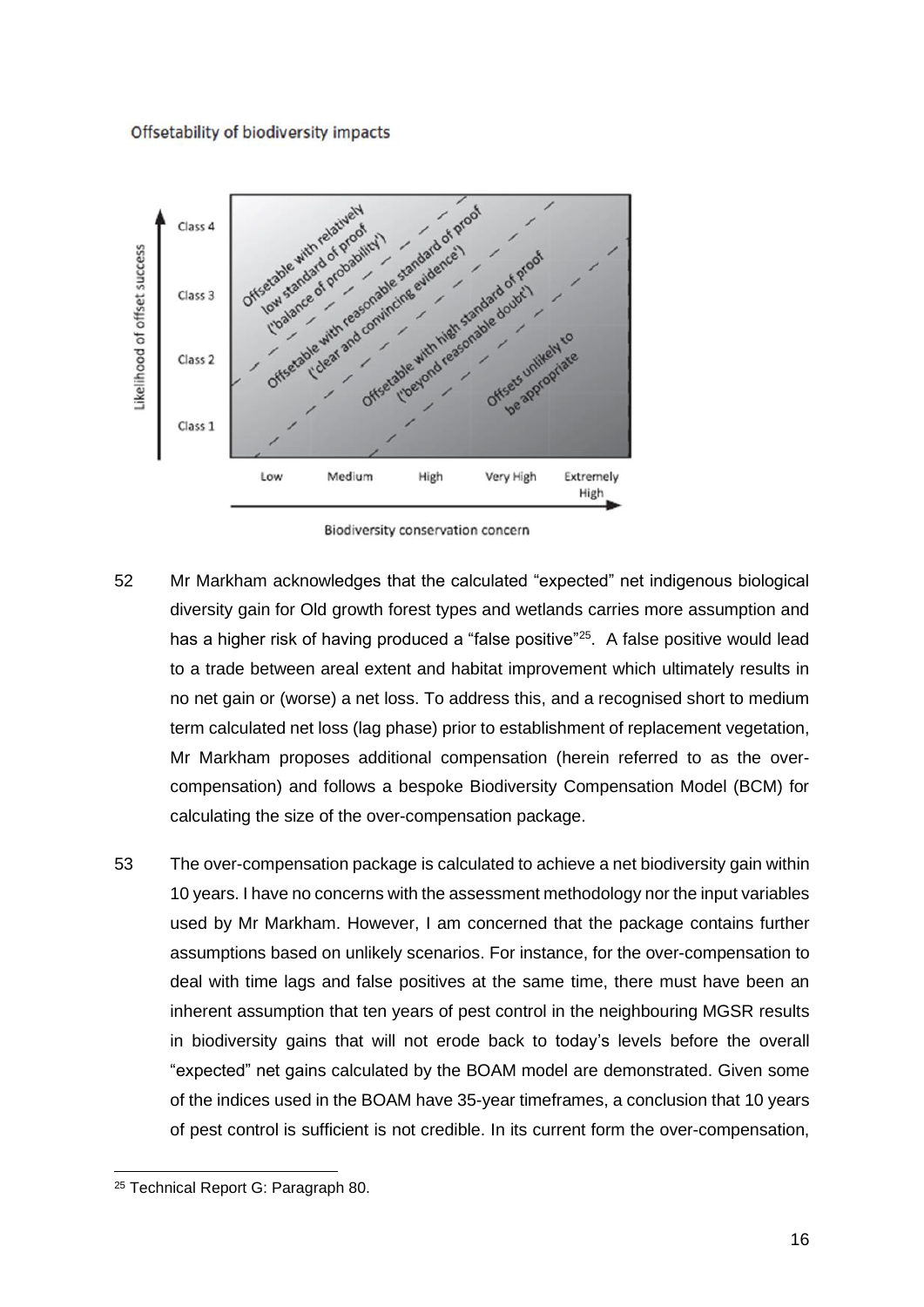just adds more layers of uncertainty (one false positive on top of another), and it does not provide any additional confidence that the 'expected' net gain proposals will actually achieve net gain. In this instance, it remains possible that "offsetting is unlikely to be appropriate" for the vulnerable and irreplaceable habitats. I discuss potential solutions at paragraph 94 of my report.

## *Review of natural character effects assessment*

- 54 The natural character value and effects magnitude are presented in Technical Assessment I. I have reviewed the natural character assessment, and in particular the assessment of attributes and values associated to biodiversity/ecology.
- 55 There have been areas (including catchments 6 and 7) where there have been reductions in overall pre-construction natural character ratings since the NoR assessment. These changes are the result of a revised matrix/methodology, a change in alignment, and the completion of further investigation (particularly around freshwater). Notably, the assessment approach has also been well documented, in a transparent manner in Appendix I.3 and I.4. Having discussed the technical assessments with Mr Brown, and as further recorded in his s87F report, I am generally comfortable with the approach taken in Technical Assessment I.
- 56 I note that the assessment of terrestrial biotic and wetland attributes in Catchment 7 has identified that the construction will result in a change from high natural character to moderate natural character<sup>26</sup>. Given the very specific ecological frame of reference of these attributes, the question of whether this change in the inherent natural character of the ecosystems themselves can be remedied is a question related to whether the compensation proposed in Technical Report G would adequately address that issue. I am of the view it does not. While, I am comfortable with the metrics Mr Markham has identified in resolving the effects with eventual like-for-like habitat replacement, if the proposed compensation occurs outside of Catchment 7, the resolution of effects on the natural character of terrestrial and wetland ecosystems specifically associated with Catchment 7 will not occur.
- 57 As stated earlier, the Applicant has undertaken modification of the proposed road design to avoid some of the effects on the forests and wetlands in this catchment. In doing so, some effects on natural character have been avoided too. I also note that Figure TAT-3-DG-E-4151 shows an intent for landscape planting, compensation sites

<sup>26</sup> Technical Report; I Table 1:14 (pg. 60)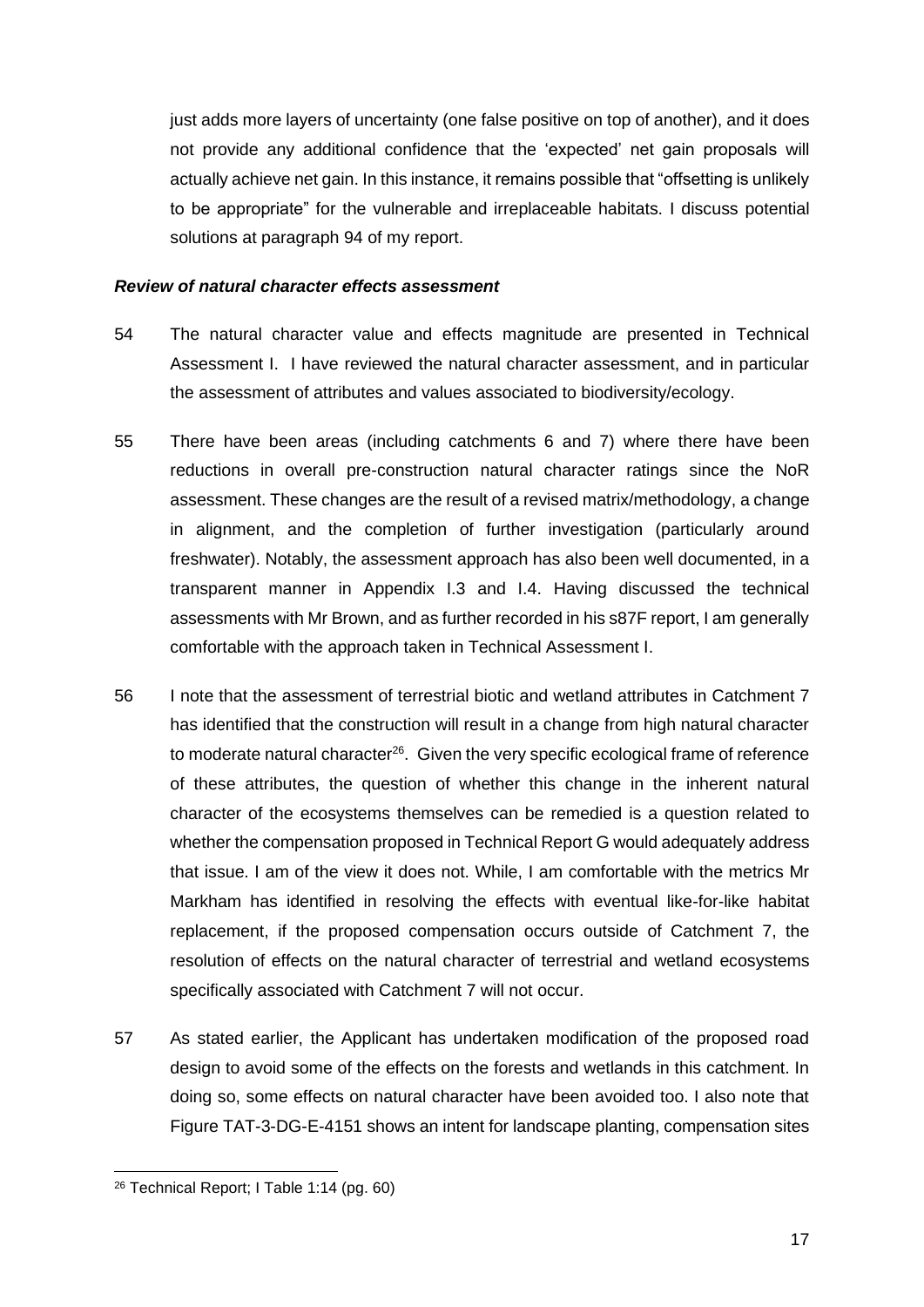for Indigenous Dominated Seepage Wetland (Moderate) and offset sites for Secondary broadleaf forests and scrublands. If these particular areas are restored as proposed, the overall indigenous ecological natural character of this part of Catchment 7 is likely to be at least as high post-development as it is pre-development.

- 58 It is clear that, by acknowledging the reduction from high to moderate, the Applicant has not relied on the biodiversity offsets / compensations as a means of remedying effects on natural character. However, if the Applicant can secure these sites (which is not certain at this time), it is my opinion that the effect on the terrestrial and wetland natural character attributes of Catchment 7 are capable of being mitigated.
- 59 The terrestrial ecological evaluation for Catchment 6 is evaluated as high and remains high post-construction. This is as expected given the emphasis on reducing the magnitude of effect on the Eastern QEII. I note that the contextual problem, as identified above (at paragraph 58), of resolving the ecological component of natural character through offsets that are in a different catchment still applies.

### **H. SUBMISSIONS**

60 I have read the submissions containing reference to matters of terrestrial and wetland ecology. The submissions of relevance to my review are submissions 2 (Dr S. Hill), 6 (Mr K. C. Barnett), 13 (Meridian), 15 (Forest & Bird), 16 (QEIINT) and 19 (DOC).

#### *Dr Hill*

- 61 I acknowledge the sentiment expressed by Dr Hill with regard to vulnerable habitat types and the potential risk of the local extinction of threatened and undescribed flora and fauna that might live in such habitats. It is not unrealistic to consider the Project causing an increased threat to the habitats of undescribed species. To cater for this risk, the Applicant has proposed to avoid the core areas of the most vulnerable habitat types and to minimise as much as possible the incursion into high value wetland systems with a view to preventing disruption to the underlying hydrosystem.
- 62 To my knowledge, the impacts on vulnerable habitats are now confined to the edge of the remnants. The extinction of undescribed species from loss of these edge habitats alone would be unexpected. Not only are these systems already ecologically compromised by non-indigenous adjacent ecosystems (and so especially rare or sensitive species are unlikely to be present), but there is a lot of forest to pasture edge elsewhere (so the undescribed species can also be living elsewhere).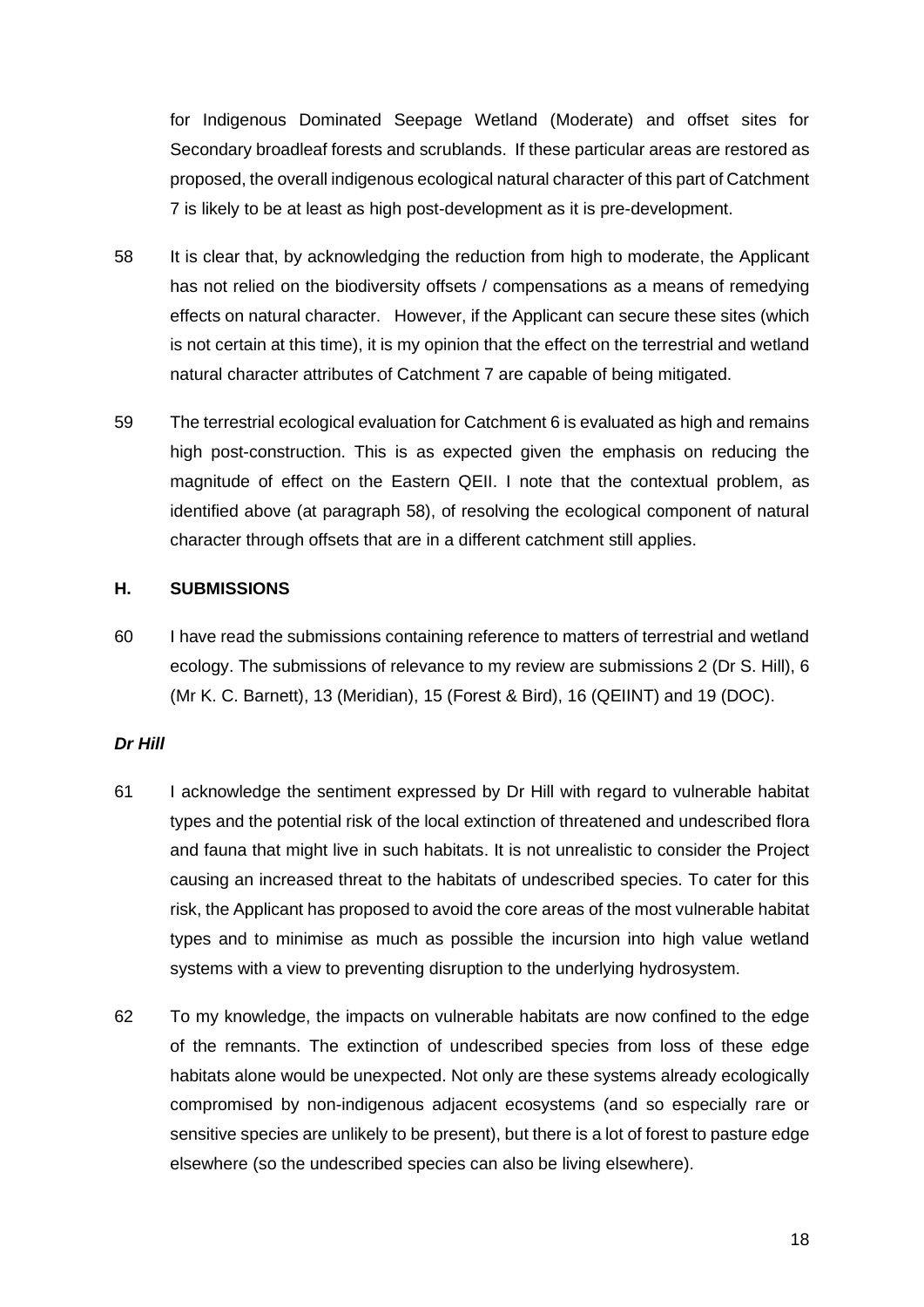63 There is one species (the giant maiden hair fern *Adiantum formosum*) which only occurs in the Manawatū Gorge and local environs. As there is a heightened risk for this (and other species identified as threatened under the New Zealand threat classification system), the Applicant proposes measures to avoid or physically move (where sensible and achievable) threatened species into secure (fenced and pestmanaged) habitats. In my view, these proposals are adequate for ensuring there will be no local species extinctions.

#### *Mr Barnett*

64 Mr Barnett has raised a question regarding the insignificance of bush remnants. I confirm there are both areas of significant and not significant bush within the Project area, as discussed in paragraph 33.

#### *Meridian*

- 65 The submission from Meridian includes expert ecological evidence regarding increased collision risk from the offset / compensation habitat enhancement proposed on Meridian land. Meridian also queries whether the proposed wetland offsets can actually achieve the biodiversity gains expected. On the face of it, it does seem an odd assumption that improved wetland habitat complexity and pest control will provide biodiversity gains, while windfarm collision risk remains low. For the avifaunal community to benefit from wetland habitat creation, birds will inevitably have to migrate through parts of the windfarm from other parts of the surrounding landscape.
- 66 However, Mr Markham's calculations do not attempt to demonstrate a net gain in avifauna *per se* and while there will be improvement in habitat to birds, it does not necessarily follow that wetland birds will migrate into them. Yet, without an analysis of the specific migration paths that are present or will be formed as a result of habitat enhancements, a precautionary approach would have been for the Applicant to assume that there will be an increase in collisions. This is a problem the Applicant and Meridian are best placed to resolve. Although I note that the issue places uncertainty on the Applicant being able to secure the calculated gain in wetland extent.<sup>27</sup>

<sup>&</sup>lt;sup>27</sup> With the high likelihood of absence of threatened wetland birds within the Project envelope, it is the indigenous wetland vegetation community, rather than the avifauna, that is the key element of biodiversity concern.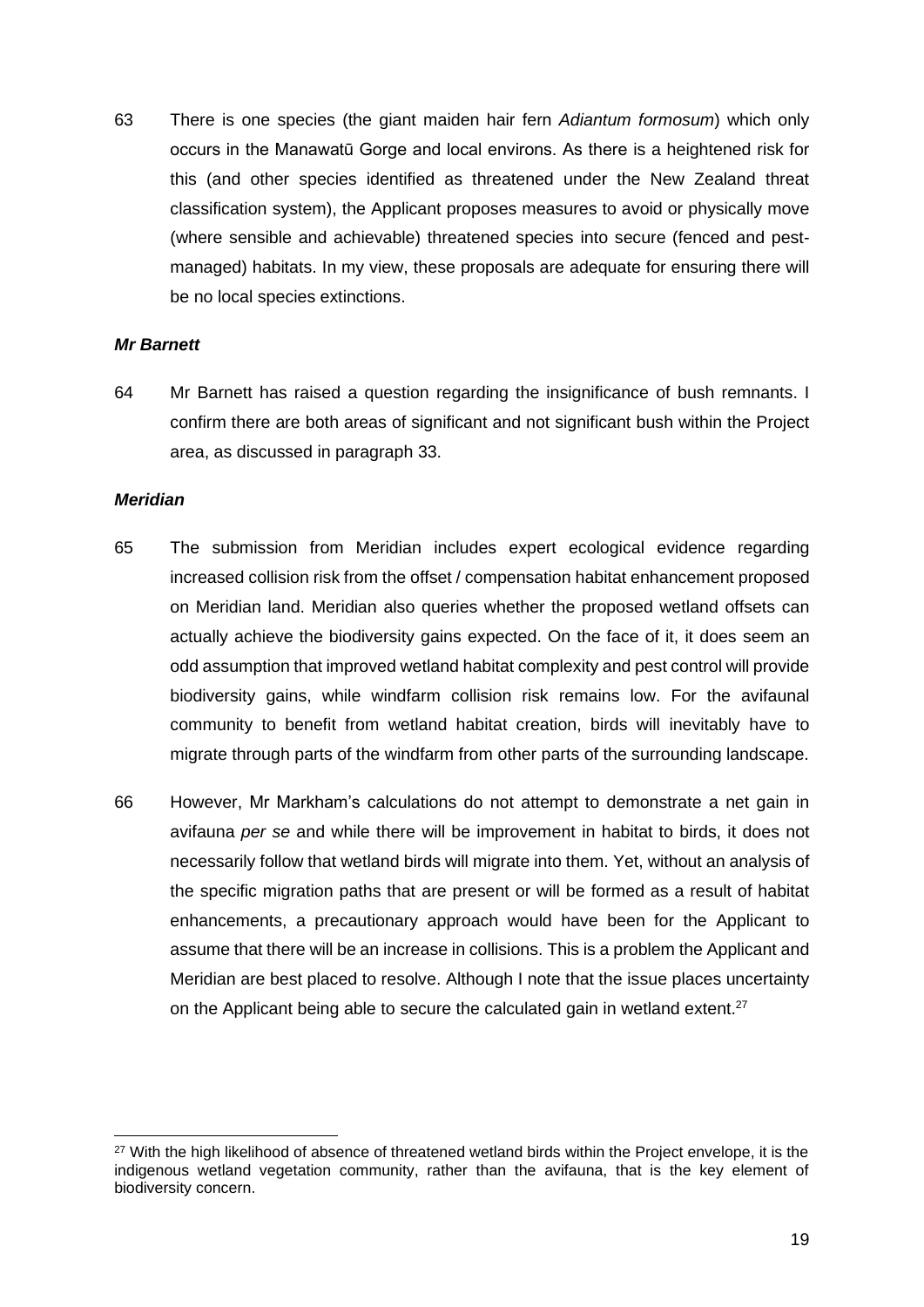## *Forest & Bird*

- 67 Forest & Bird take issue with the AEE focus on demonstrating the reduction of effects when compared against the NoR alignment, as opposed to a full re-visit of effects. For this reason, Forest & Bird asserts that the *"…Assessment of Effects on the Environment (AEE) and related reports fail to adequately identify the adverse effects*  of the proposal...<sup>"28</sup>. However, I have not read Technical Reports F and G in the same way. Both consider the effects as they land for the proposed alignment and (with reference to Technical Assessment F) refer to the NoR assessment only to explain why they have reached a different conclusion to the Applicant's ecologist at the time, Dr Forbes. I agree that any other approach would be inappropriate.
- 68 Forest & Bird consider the management of residual effects through compensation to be inappropriate as it does not achieve Policy 13-4<sup>29</sup>. I am not sure if this observation is made because the Policy 13-4 only speaks of "offsets" or because the package includes compensation to address the lack of certainty around net gain, rather than compensating for effects (particularly with regard to the proposal for pest management in the MGSR $30$ ). As I identify above, I am concerned the "expected" gains do not adequately address the limits to offsetting contained within Policy 13-4. I have suggested some solutions to overcome limitations/information gaps, at paragraph 94.

### *QEIINZ*

- 69 QEIINZ describes how the Project affects their ability to carry out their statutory function $31$  and observes that the covenanting of land/vegetation in non-voluntary scenarios has a lower likelihood of the covenantor complying with covenant conditions and the objective of no net loss is less likely to be achieved.<sup>32</sup> QEIINZ speaks from experience in its role in managing perpetual covenants and is the body who would best know the difficulties in motivating landowners who inherit covenants. The observation demonstrates that there is residual uncertainty that the proposed mitigations, offsetting and compensation package can result in the anticipated resolution of effects if it must rely on the land and cooperation of private landowners.
- 70 QEIINZ is also concerned that the test for ecological significance undervalues some vegetation and habitat that should be assessed as significant, with particular reference

<sup>28</sup> Forest & Bird (submission 15) par 10.

<sup>29</sup> Forest & Bird (submission 15) par 27.

<sup>30</sup> Forest & Bird (submission 15) 30-31.

<sup>31</sup> QEIINZ (submission 16) par 2.

 $32$  QEIINZ (Submission 16) Par 5 (j) (ii).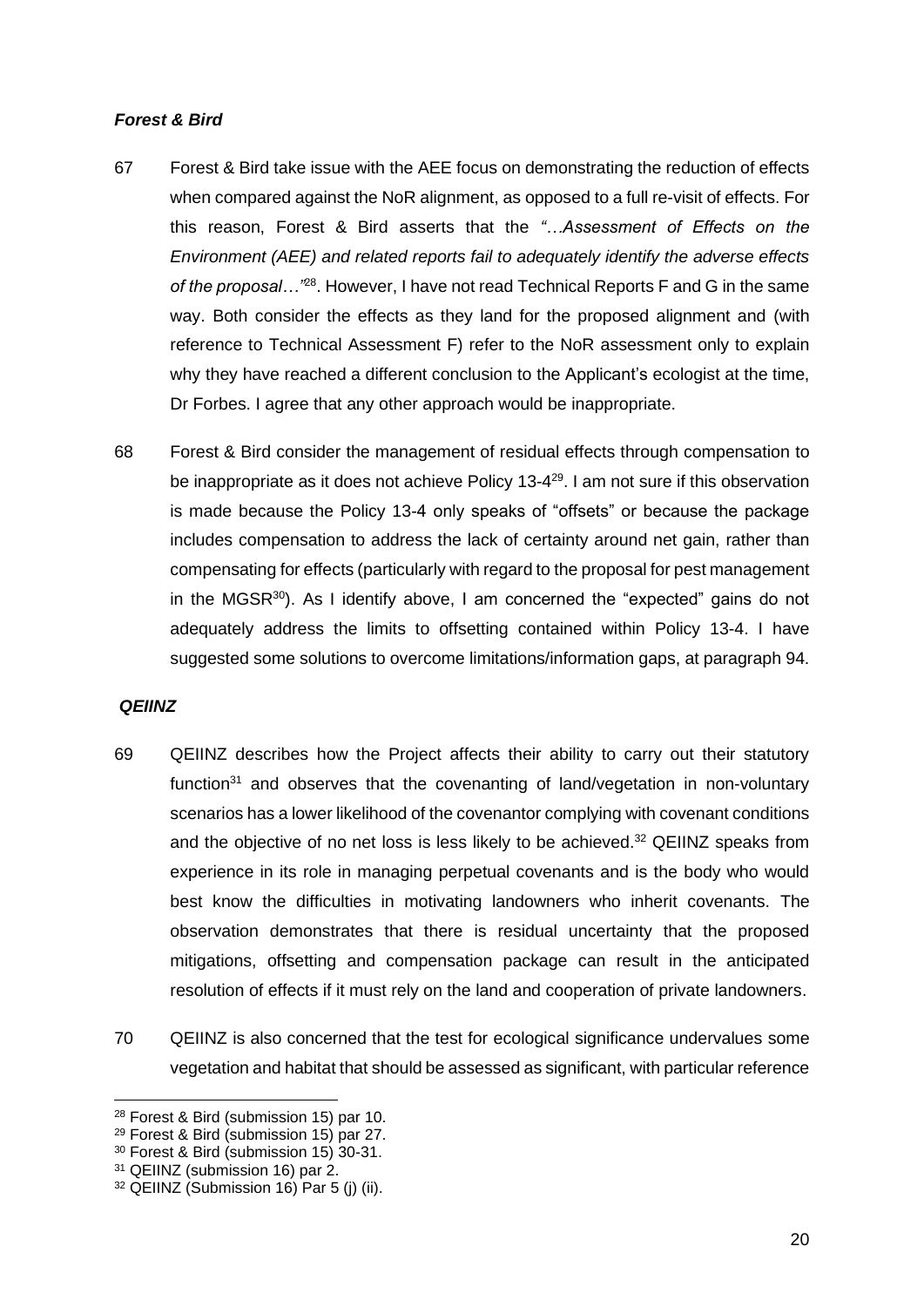to Advanced secondary broadleaved forest. The submission concludes that this assessment has led to the magnitude of effects and offset/compensation package for the Project being undersized.<sup>33</sup> I disagree. The EcIANZ criteria for describing the magnitude of effect has been applied to all indigenous habitats irrespective of their significance under the One Plan. The EcIANZ effects assessment itself does not contain any refence to statutory significance. The magnitude of effect assessment is therefore independent of the test for significance. The Applicant has identified Advanced secondary broadleaf forest as having very high ecological value - the highest value that can be applied – and has calculated a verifiable offset that is commensurate with the value and with the magnitude of effects on that habitat type. I am satisfied that the offset proposed for Advanced secondary broadleaf forest (and other non-significant indigenous habitats with verifiable offsets) is not under-sized.

- 71 QEIINZ observe that the benchmark data in the offset/compensation model are overly optimistic, but then proceed to list faults in management regimes rather than faults in the benchmarks themselves. Without QEIINZ providing alternative benchmarks, I have relied on Mr Markham's assessment report. Mr Markham relies on cited references or benchmarks largely obtained on-site and I have no reason to doubt them.
- 72 Like Forest & Bird, QEIINZ have concerns over inadequacies in the scope and scale of pest management proposals. I cover this issue in the Discussion section below.

### *Department of Conservation*

73 DOC disagrees with the Applicant's suggestion that the existing consents for Enabling Works form part of the existing environment when assessing the Main Works consent applications.<sup>34</sup> DOC suggests that this does not acknowledge an agreed position established during the NoR process.<sup>35</sup> I have been Horizons' lead terrestrial and wetland ecologist in reviewing consents for the Western Access Track and Geotechnical Investigations and can confirm that the affected habitats are accounted for in the assessment of effects and proposed effects management for the respective habitat types in the Main Consent AEE (including the Technical Reports and maps).

<sup>33</sup> QEIINZ (Submission 16) Par 5 (b).

<sup>34</sup> AEE, Section 2.4.2.

<sup>35</sup> DOC (Submission 19) Par 5. The agreed position is: "*Where more than minor adverse effects on indigenous biological diversity are not reasonably avoided, remedied or mitigated, they are offset and, if they cannot be offset, they are compensated to result in a net indigenous biological diversity gain.*"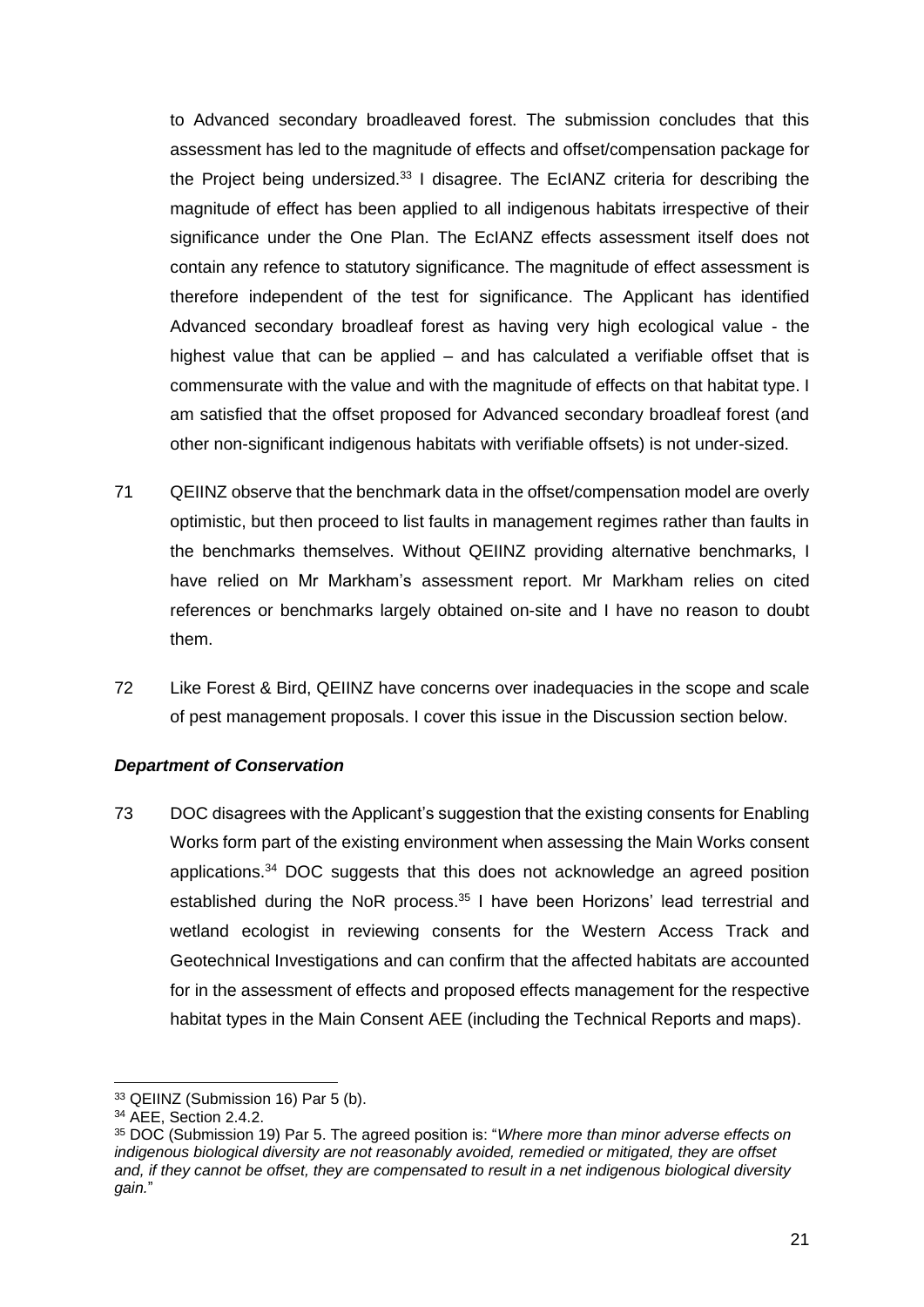- 74 The assessment of both the Western Access Track and the Geotechnical Investigations enabling resource consents concluded that the residual effects on terrestrial ecology were no more than minor. In which case, the issue of offsetting would not have been on the table had it not been for the NoR conditions.<sup>36</sup> Council officers concluded that the offset offered was over and above what was necessary (Western Access Track) or akin to mitigation (Geotechnical Investigations) for each of those consents so as to satisfy the One Plan requirements. As both consents needed to be structured so that they could stand alone in circumstances where the Main Works consent had not been granted, the "offsets" offered were retained as consent conditions (in order to give effect to the designation conditions) in the full knowledge that they would result in a voluntary net gain in kanuka habitat (Western Access Track) or sufficiently mitigate effects on the raupō wetland (Geotechnical Investigations).
- 75 To ensure consistency with the designation conditions, it was critical that both consents could be revised or not issued pending the main consent be issued. To this end, both enabling consents contain a condition that requires that the consent holder address the clearance of (specified) indigenous vegetation… "…in accordance with a Certified Ecological Management Plan required by the conditions of the designation…". The restitution of ecological effects on those consents therefore is dependent on the certified Ecological Management Plan (EMP).
- 76 The EMP proposed by the Applicant as part of the current (Main Works) application will ultimately form part of the management plans submitted to the territorial authorities in satisfaction of the designation conditions (Condition 24).<sup>37</sup> As the EMP is proposed to contain an offsetting and compensation package to address all residual adverse effects associated with the terrestrial ecology for both enabling and main work consents, Council Officers took the view that the conditions imposed on the enabling consents created a sensible loop back to the overarching management plan framework for the Project. Mr Markham discusses this relationship further at paragraph 12 of Technical Assessment F. Therefore, while the agreed position is not clearly acknowledged in the  $AEE^{38}$ , I do not see it as having been undermined by the approach.

<sup>&</sup>lt;sup>36</sup> The offsetting proposals in both consents were based on the Post-Mediation Designation Conditions as they stood circa September 2019. To ensure conditions can stand independently of the main consent (had the main consent not be granted), they include "offsets" calculated from Forbes' original ECRs.

<sup>37</sup> Ecology, Ecological Management Plan and offset and/or compensation measures (Condition 24) approved by Environment Court by Consent Order dated 26 March 2020.

<sup>&</sup>lt;sup>38</sup> See section 2.4.2, for example.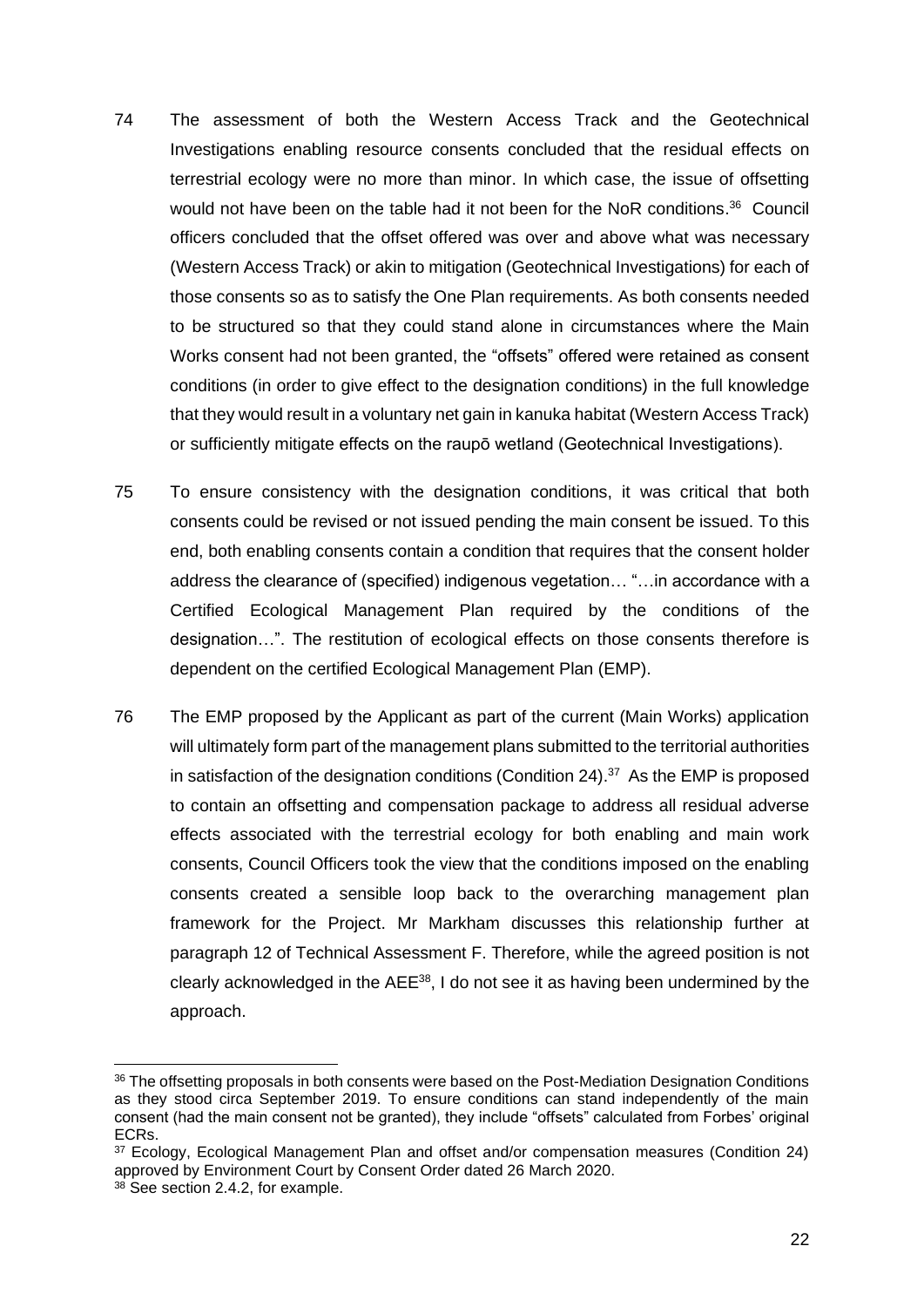77 DOC observes the need for certainty in the management plans, including having basic performance measures within consent conditions and not only in management plans. The submission raises the need for consultation with DOC when management plans are being prepared. DOC also submits on the inadequacy of the proposed 10-year duration of pest control regimes, and the lack of certainty of the quantum of existing biodiversity in recipient sites and the lack of baseline data, which together makes the offset assessment less certain than predicted. Finally, DOC highlights the need for (and suggests solutions to provide) more certainty in the consent conditions and suggests further work that could be done to improve certainty around securing offset/compensation sites. I am in agreement with all of these observations, and they are discussed further on in my report when considering the proposed offsetting regime and proposed conditions of consent.

#### **I. DISCUSSION AND CONCLUSION**

78 In this section of my report I consider the Proposal more specifically in the context of Policy 13-4, and the limits on what can be provided and counted (or considered) as a net indigenous biological diversity gain in the assessment of a resource consent.

# *Any more than minor effects are avoided in the first instance, or remedied / mitigated at point of impact in the second, or finally offset for net biodiversity gain*

- 79 Policy 13-4 provides that "more than minor" adverse effects on rare habitats, at risk habitats, and threatened habitats should be "avoided, remedied, or mitigated". If these outcomes cannot be achieved, then an offset resulting in a net indigenous biological diversity gain is expected, and consistent with the matters set out at 13-4(d).
- 80 Technical Assessment G sets out the Applicant's approach to the effects hierarchy, and refers to any significant residual adverse effect needing to be offset or compensated to provide a net gain in biodiversity values only after options to *avoid – remedy- mitigate* have been exhausted. Further, at paragraph [63], *"…offsetting is preferable and in accordance with the effects management hierarchy (one of the principles of offsetting), compensation should only be considered after the potential for offsetting biodiversity values has been assessed and ruled out as viable option."*
- 81 Technical Assessment F has provided a summary of the residual adverse effects that have not been able to be practicably avoided or minimised. I am of the view that the Applicant has attempted to avoid ecological effects and impact on key ecological sites through selection of the current alignment option (and related designation boundaries)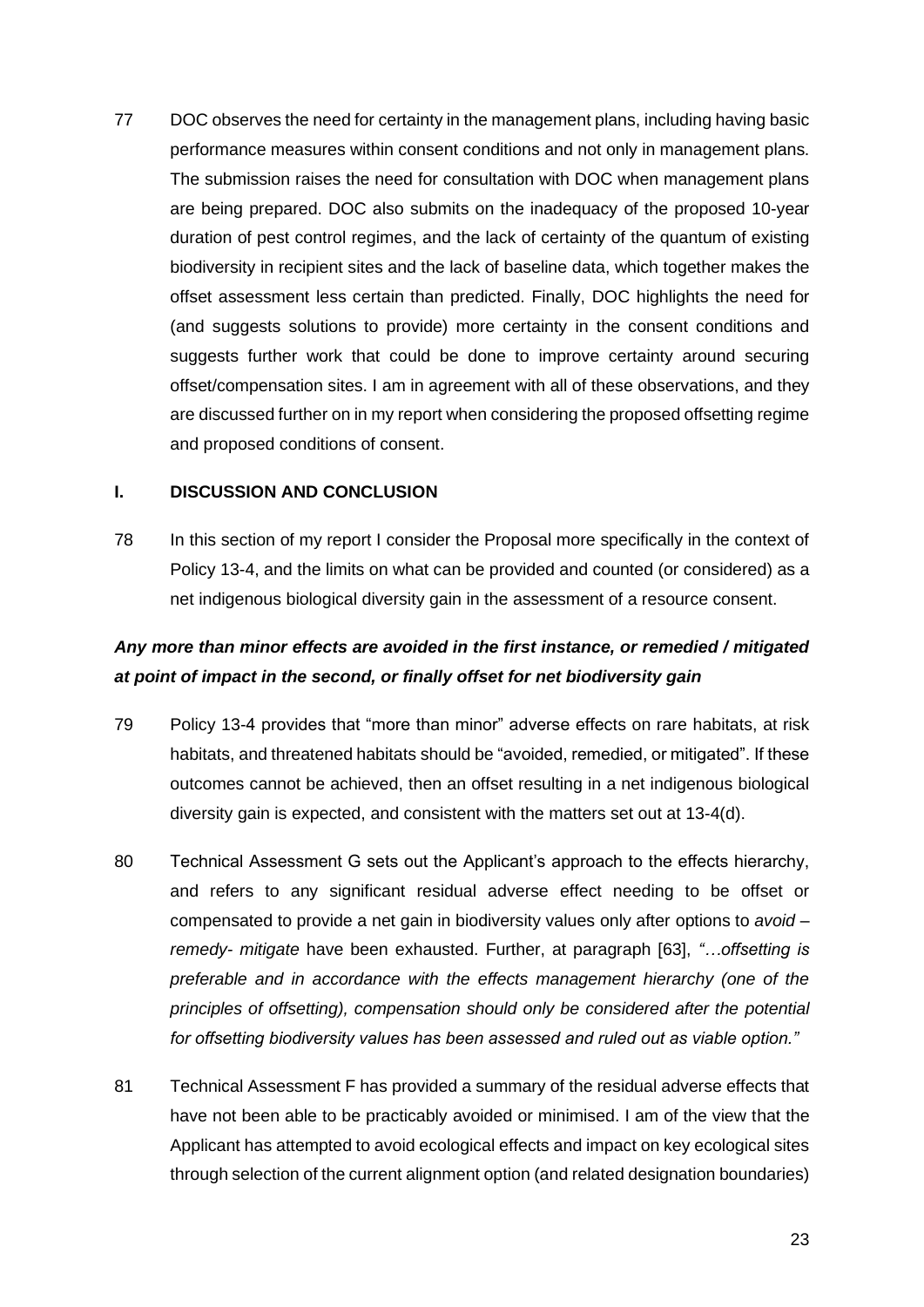and limiting the vegetation clearance footprint through detailed design, such that it reduces the maximum allowable habitat loss for ecosystems.<sup>39</sup>

- 82 Submitters, in particular Forest & Bird and QEIINZ, have raised concerns over an effects assessment which draws a comparison with a previous alignment (the NoR alignment), with a focus on the reduction of effects, instead of establishing what the adverse effects of the Project are as proposed through the current application.
- 83 I agree that there would be a risk of underestimating the effects of the Project if a base line of the effects of the NoR alignment was adopted. However, as I have explained earlier in my report, I do not consider the Applicant to have adopted this baseline when assessing terrestrial ecology effects and the resultant residual effects management. There has been a technical assessment of the effects of the Project, as described in the current application, including the DCR and drawings, which does not draw on a comparison with the effects as identified during the NoR process.
- 84 The Applicant was entitled to have regard to the effects envelopes (for vegetation clearance) set out as upper limits in the designation conditions. In doing so there would always need to have been a level of comparative analysis against the NoR. For instance, it was always anticipated (by Dr Forbes at least<sup>40</sup>) that, for habitats with the "worst case" effects envelopes, a reduction in areal loss compared to the NoR effects envelopes would arise.
- 85 For significant habitats that were constrained by small effects envelopes under the designation, detailed scrutiny of AEE Table 6-2 reveals that the revised design anticipates that, in contrast to the NoR assessment, losses of around one-tenth of Secondary broadleaved forests with old-growth signatures (0.25 ha vs 2.39 ha), around one-half of Old growth treeland (0.13 ha vs 0.26 ha), and less than one-half of moderate value Indigenous dominated seep wetlands (0.44ha vs 1.12ha). In my opinion the reduction in loss demonstrates that the detailed design has taken into consideration the need to avoid these important habitats, and it has (at least in respect of the Secondary broadleaved forest) led to a change in magnitude in effect.

<sup>&</sup>lt;sup>39</sup> See Technical Assessment F Table 5 pp 63-64 for the comparative estimates of effects envelopes maxima.

<sup>40</sup> Forbes, 2018, Te Ahu a Turanga: Technical Assessment #6 (NoR Evidence), Par 72.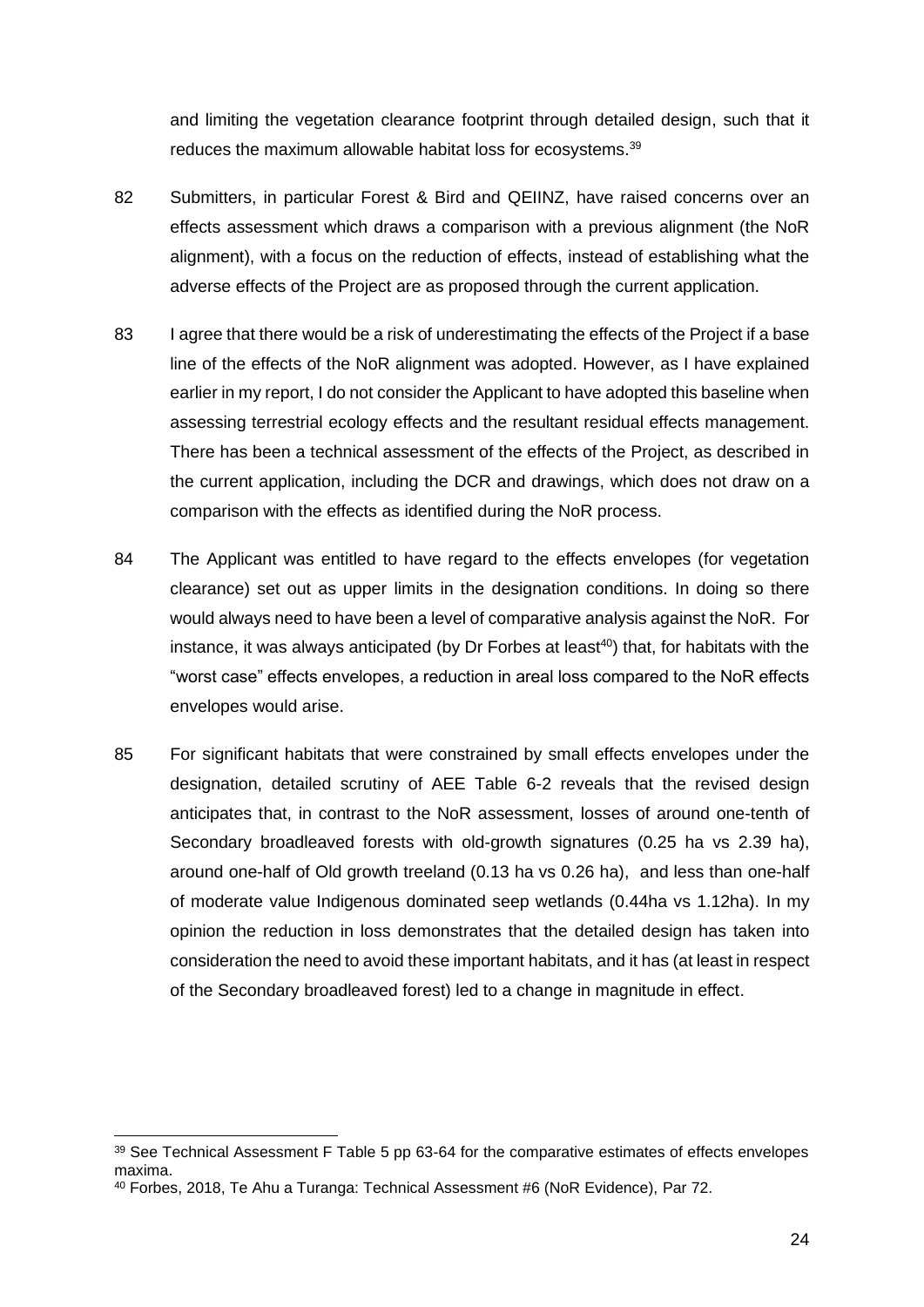- 86 It must also be acknowledged that re-routing the road alignment to avoid severance of the QEIINZ covenant areas and to largely confine the impacts to edge-of-forest, has substantially reduced the effects for Old-growth forest (hill country).
- 87 I also note that changes have been made by the Applicant to confine effects as much as possible to edge-of-forest and edge-of-wetland for the Old growth forest (alluvial) and the Raupō-dominated seepage wetland habitat-types respectively. While these changes are too subtle to warrant a change in the assessment of the magnitude of effect, it demonstrates a genuine effort by the Applicant to avoid effects as much as they can be without compromising the Project entirely.
- 88 The Project also describes a versatile set of species avoidance processes to avert local species extinctions, and poses a number of remedies and mitigations that are to occur in areas adjacent to cleared habitats to reduce edge effects and improve habitat.
- 89 I am of the opinion that the Applicant has appropriately demonstrated a sequential approach to avoiding, remedying or mitigating effects, before considering management of residual effects through offsets and compensation Whether the net gain will be achieved is a matter of further analysis against Policy 13-4(d) below.

# *Reasonably demonstrates net gain, not be allowed where inappropriate, and have a significant likelihood of being achieved (etc)*

- 90 Policy 13-4(d) provides direction on what offsetting for the purpose of the policy involves. The relevant policy requirements are set out at paragraph 26 above. A number of these matters were discussed during the NoR process. This included the question of whether effects on Old growth forests and wetlands could be offset.
- 91 The Application states that *"those original effects areas were endorsed by the Councillevel hearing panel which, in summary, considered that impacts of that magnitude would be acceptable (subject to appropriate mitigation and offset /compensation measures)."*<sup>41</sup> The Panel was equally clear however that "future decision makers for the Regional Council will make their decisions based on the evidence before them and the effect of a confirmed roading alignment.". It was recognised that different and more stringent conditions may apply in response to effects on indigenous vegetation identified at the time.<sup>42</sup> This is especially the case where the compensation proposals may not have adequately assessed the limits to offsetting, with insufficient certainty

<sup>41</sup> AEE, page 120 paragraph 1.

<sup>42</sup> At [284], Territorial Authorities Recommendation Report, 24 May 2019.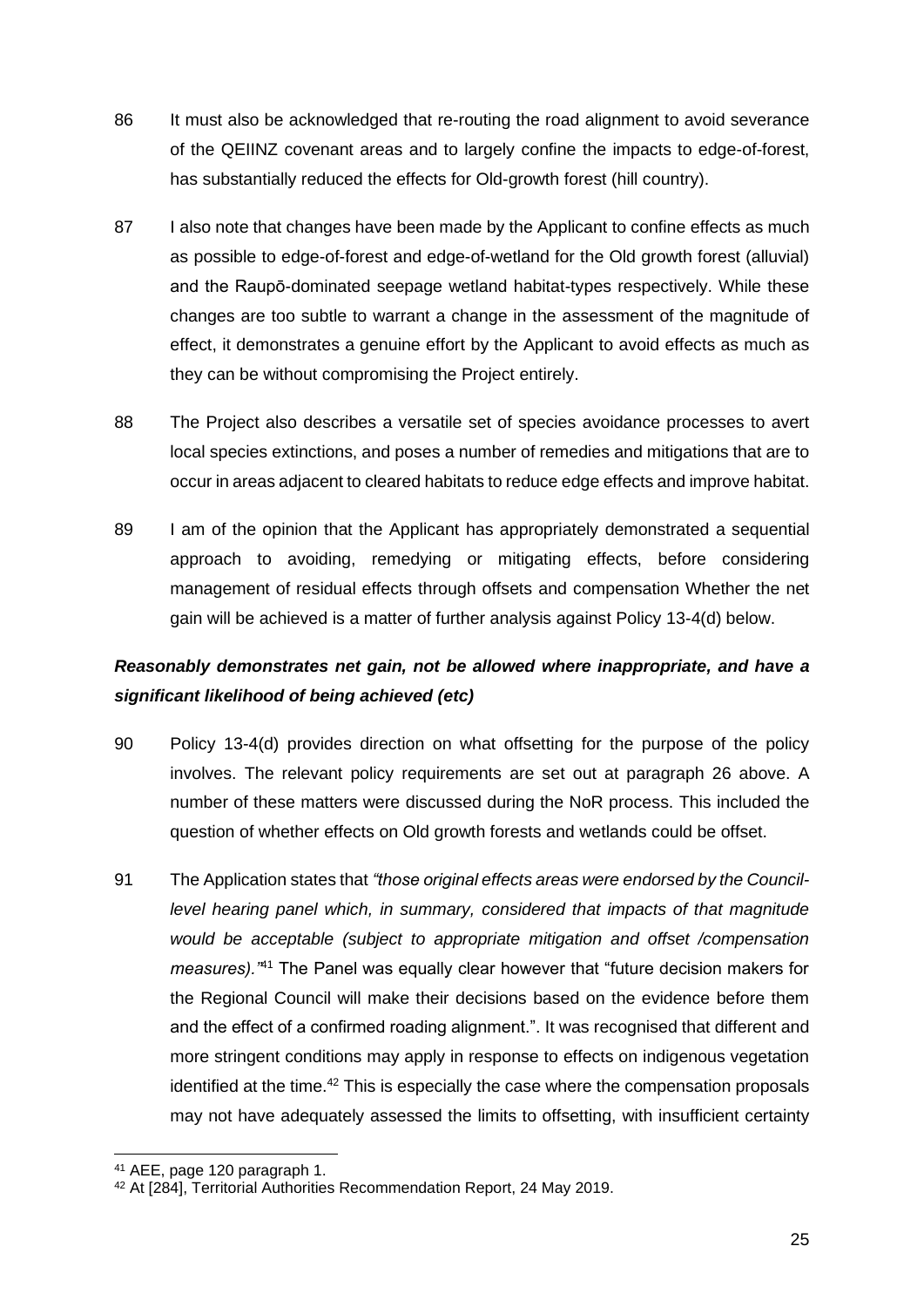around the delivery of the offset (and in this case, net gain) to properly address the impacts on the rare, vulnerable and irreplaceable habitat.

- 92 When considering Policy 13-4 the focus is on an outcome that successfully manages residual effects (after earlier steps in the effects hierarchy have been exhausted). Rather than becoming fixated on the technical (literal) distinction between "offset" and "compensation"<sup>43</sup> , I am of the opinion that the focus should be on whether there is sufficient evidence that:
	- (a) the trade for loss of areal extent with habitat improvement and generation of a larger area of new habitat is appropriate;
	- (b) that averted losses (e.g. providing for faunal gains elsewhere while new habitats evolve) are based on credible accounts that relate to key species; and
	- (c) there is a significant likelihood of success.
- 93 There is no escaping the fact that the "offsetting and compensation" package is a trade. However, when considering the key biodiversity indices proposed by Mr Markham in his calculation of the "expected" net gains, then should these gains come to fruition (measured through habitat monitoring and success re-evaluation) they will result in a net gain in areal extent of new habitats that will contain the key aspects that make those habitats valuable. That said, based on the fact that Mr Markham's calculation includes 35-year timeframes on some of those indices, I believe there needs to be a very long-term (35 year) commitment to checking restoration progress and confirming success, with a follow-up process involving further restoration or other measures should monitoring indicate failure. The 10-years posed as a measurement frame for success (scattered throughout the EMP)<sup>44</sup> is unlikely to be long enough to demonstrate success. Should a commitment be in place that extends this timeframe until a net gain is actually calculated (as secured through an appropriate condition of consent), I am satisfied that the trade is acceptable.
- 94 Until the time an "expected" net gain can be properly demonstrated, there is a need to avert the potential for species loses. I commend the proposal to do this with habitat improvement in the surrounding landscape (the over-compensation) and observe that the calculation used for this also demonstrates net gain. However, in order for this to

<sup>43</sup> Noting that the meaning of "offset" since the One Plan was introduced in 2012 (made Operative in 2014) has been further refined through further analysis by industry experts, best practice and case law. <sup>44</sup> Refer to the Ecology Management Plan (EMP) Document TAT-0-EV-06030-CO-RP-0011. Table 4.1 (starting pg. 50) outlines the 10-year performance target measures.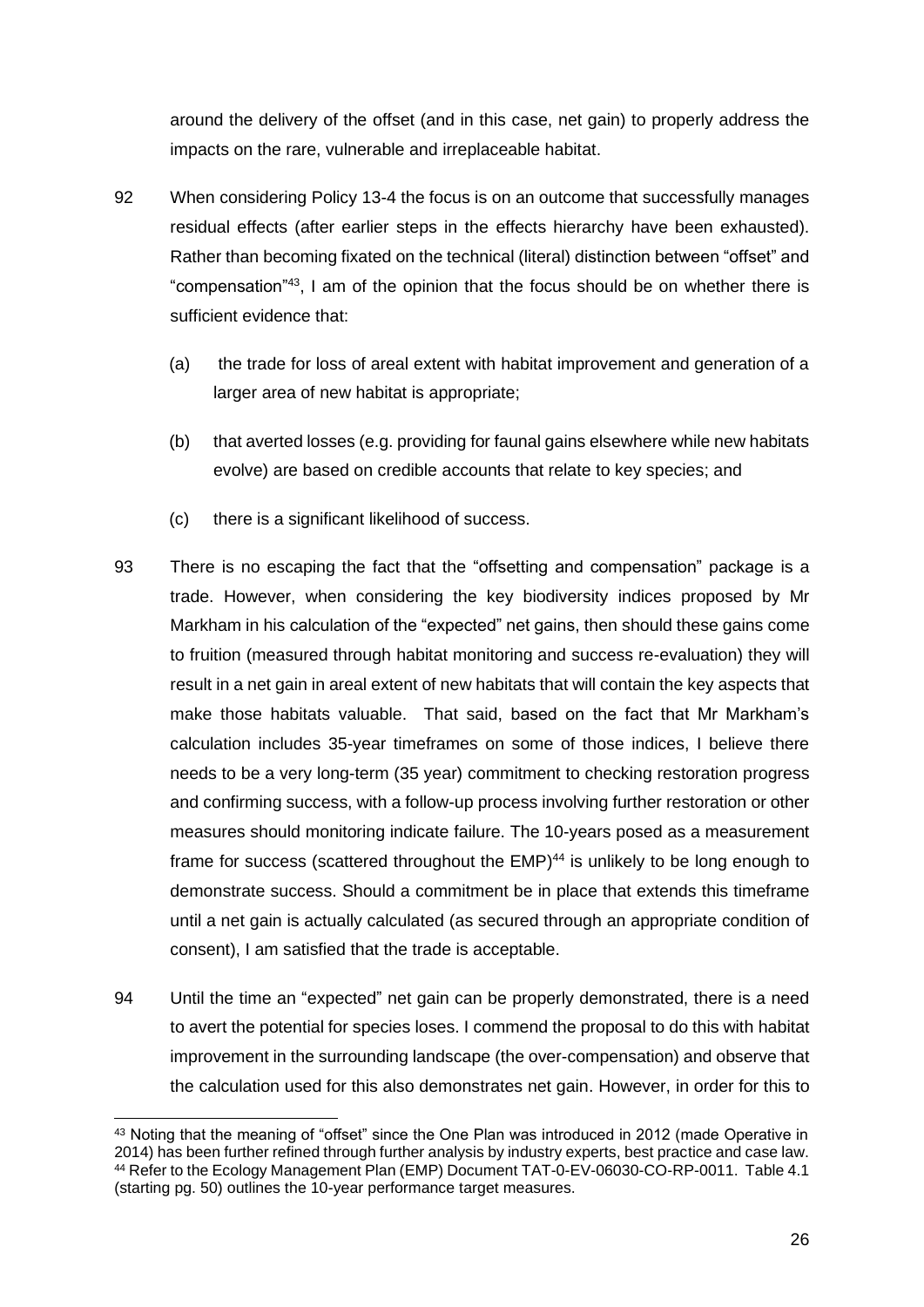adequately achieve its purpose it requires a commitment for the same length of time as it takes to confirm net gain in the offset/compensation restoration sites. To that end, I would expect that the proposed pest control in the MGSR may need to go on for as long as 35 years to be satisfied that there is no net loss in the meantime.

- 95 Also, while the pest control should have aspects of pest abundance monitoring associated with it (such as the proposed specific residual tracking / trapping index targets for possums), the pest-management averted loss should also have a credible element of measured biodiversity outcome. In my view, the proposal to assess a 5% increase in indigenous bird abundance using 5-minute bird counts is inadequate. Specifically, this index is prone to large amounts of variation around the data and it would be extremely hard to defend (or refute) that a 5% increase in bird abundance has been achieved (Fea; pers. com.).
- 96 I agree that condition EC 12 b) viii) should specifically focus the measure of success of the over-compensation proposal on key indicator bird species. If this assessment followed a technique less prone to variance (such as fixed bird-call recorders) (Fea; pers. com.), with those gains able to be sustained over the full duration of the time it takes for the "expected" net gains to come to fruition, the compensation package as a whole would at least be clear and convincing (if not demonstrating success beyond reasonable doubt). 45
- 97 The Applicant finally needs to be able to demonstrate with some certainty that the proposal is able to be successfully implemented. There are three outstanding issues, which I discuss in sequence below.
- 98 The first issue is whether the Applicant can secure the land needed for implementing offset / compensation plantings. Drawings 7-TAT-3-DG-E-4150 to 7-TAT-3-DG-E-4157 appear to show a surfeit of potential recipient areas with an indication of which habitats can be supported where. In this regard, the Applicant has shown there is plenty of scope for implementation. The maps do not however depict the underlying landownership and land intended to be acquired (referred to in the s92 RMA response)<sup>46</sup>.

<sup>45</sup> Refer to Pilgrim *et al*. (2013). Table 1 (reproduced in paragraph 51 above). The terms "clear and convincing" and "beyond reasonable doubt" are posed by these authors as the level of certainty on the information required to demonstrate the offset will achieve the outcome proposed. <sup>46</sup> S92 Response. Pg 17. Question 18 paragraph 5.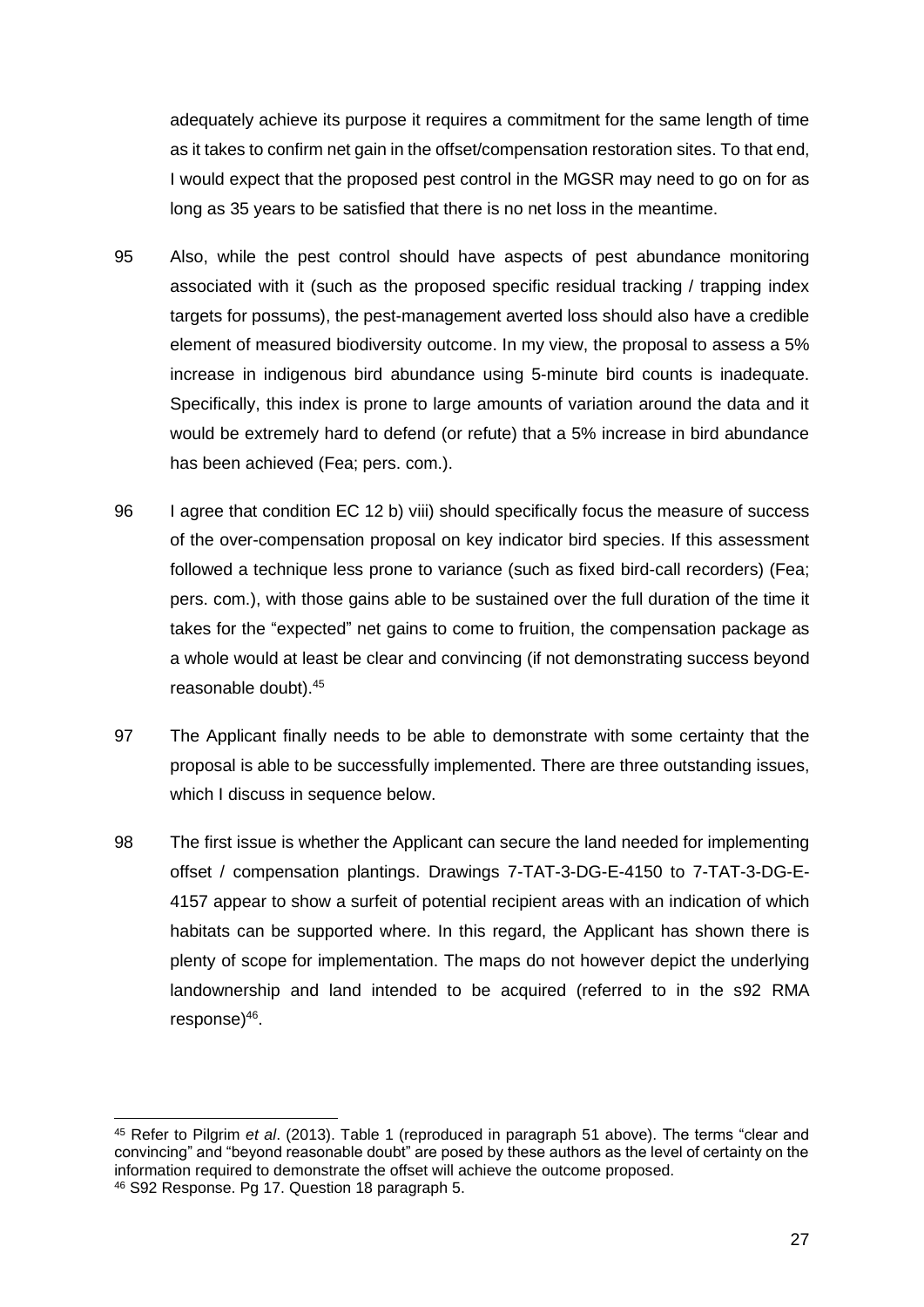- 99 Being familiar with the area, I recognise there is land under the proposed offset areas where landowner / occupier agreement is almost certain (such as other Crown and Territorial Authority estates), however this is not a large balance of the mapped areas and there may be a need to negotiate with potentially less willing occupiers. In light of the submissions from Meridian and QEIINZ, it must be understood that this is a risk to success. On the other hand, I note that the wording of proposed condition EC18 undertakes to ensure that vegetation disturbance and stream diversions will not commence until the Applicant has entered into legal agreements or has acquired the land. If I have interpreted this condition correctly, I conclude that the problem of the occupier unwillingness presents a low risk to success because it is my understanding from the proposed conditions that vegetation clearance cannot commence without it.
- 100 The second issue revolves around the layer of uncertainty affecting the modelled gains output due to the assumptions of the level of pre-existing biodiversity value of the recipient biodiversity offset sites. In some cases it is assumed zero (planting into pasture for instance) and in other cases, Mr Markham has provided an estimate (for the restoration of "moderate" value wetlands into "high" value wetlands for instance). If the pre-existing biodiversity value of the recipient sites is higher than assumed, in theory, more land would have been required in order to demonstrate the same level of gain. While it is not explicit in any of the technical reporting, I believe Mr Markham wraps the problem into the issue of the "false positive"<sup>47</sup>. While I concur that the proposed over-compensation is a useful approach to averting losses due to lags and certain unknowns, in my opinion it is inappropriate to use that approach to solve an issue that can be resolved with further information. I am of the view that it would be reasonable to expect that the offset calculation is re-run for each recipient site once the pre-existing values at those sites are known, with a view to confirming that the calculated "verifiable" and "expected" net gains remain. This is particularly the case if the Applicant believes it is appropriate to re-calculate the offset should less vegetation be damaged.<sup>48</sup>
- 101 The third issue is whether the proposed pest control over the MGSR is correctly configured to result in averted losses. The pattern of the proposed bait station regime is certainly intense enough to achieve the proposed 10% chew card output<sup>49</sup> for

<sup>47</sup> Technical Assessment G, Paragraph 80.

<sup>48</sup> See condition EC12 (c).

<sup>49</sup> I note that there could be an unintended discrepancy between Condition EC12 b) viii), which could be read as meaning a "..10% or better chew card index or **[10%]** Residual Trap Catch for possums…", and NoR Condition 19 a) viii which reads "…manage possums …… to achieve and maintain a **5%** or better residual trap catch/tracking index score (or equivalent monitoring method).". A 10% possum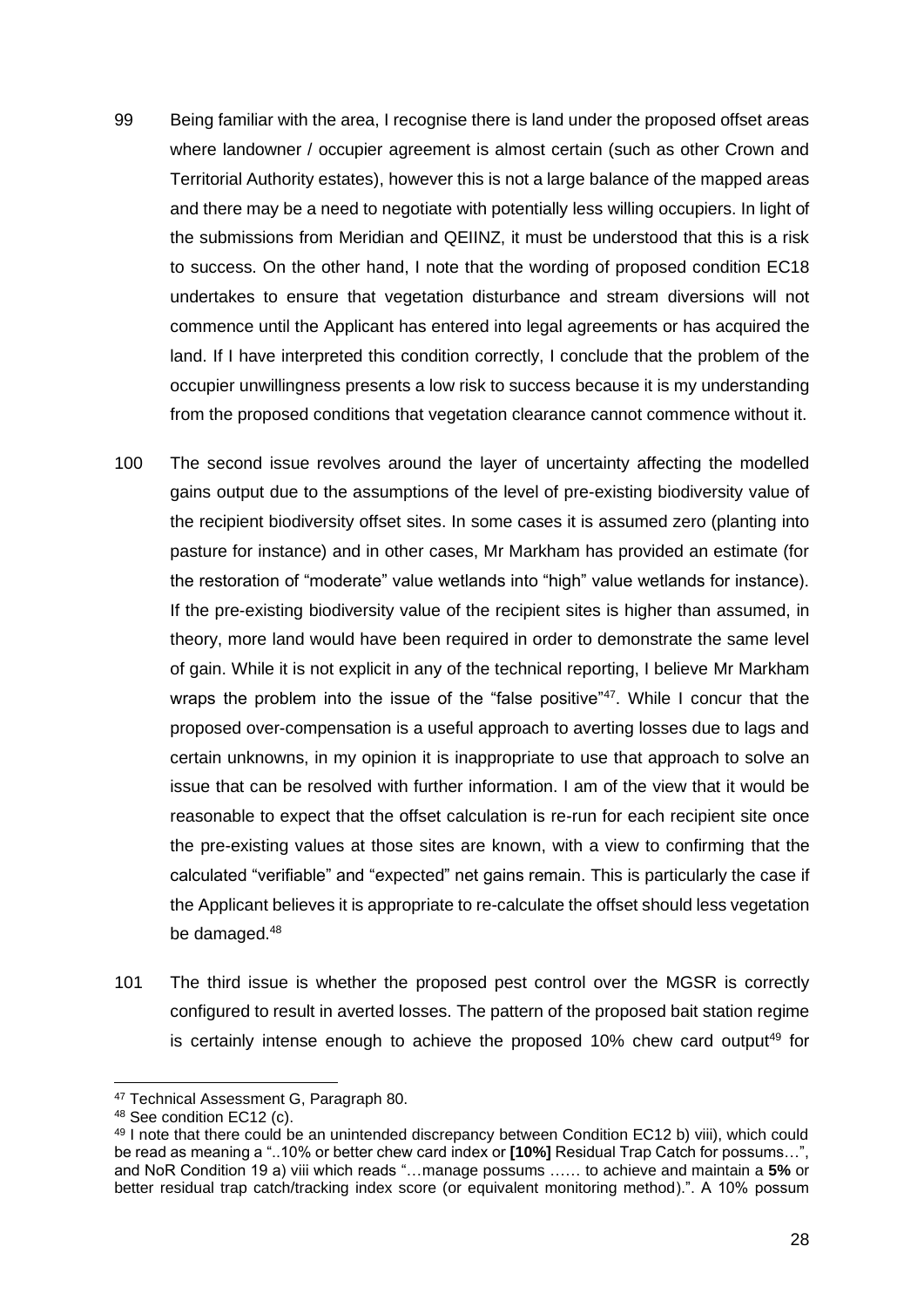possums and possibly rats. Timing for the protection of nesting birds is also ideal. However, in my experience it is difficult to implement a bait station design in grid format across inaccessible territory. These lands, and any untreated land adjacent to the core site will remain a constant source of invasion. On the other hand, it is premature to suggest it will fail without any attempt. To improve certainty that this part of the over-compensation will result in real net gains, there must be scope within the conditions to require review and amendment of the over-compensation pest animal regime should Conditions EC12 b) vii - xi) not be met.

102 In summary, while adherence to the BOURMA is a very important test of the likely value of an offset or compensation and limits to offsetting, I do not consider that identifying the "expected net gains" as "compensations" necessarily causes the Project to fail to navigate Policy 13-4 (d). This is because, if they are successful in their implementation, they will result in demonstrably beneficial biodiversity trades. However, to satisfy Policy 13-4 (d) more certainty around the likelihood of success is necessary in order to overcome limits to offsetting. One way to do this is to better address the potential for false positives and lag times by reconfiguring the purpose of the "over-compensation" toward managing for (and measuring) an improvement in biodiversity values that are sustained over the duration until the "expected" net gains in the habitat re-planting areas come to fruition. Tweaks to conditions that provide for compliance monitoring and adaptive management will also provide the additional certainty needed to overcome the current information limitations. If these changes are made, I believe the Proposal is better placed to address Policy 13-4.

### **J. MANAGEMENT PLANS**

- 103 I have reviewed the Construction Environment Management Plan ("**CEMP**") and the Ecological Management Plan ("**EMP**") for matters pertaining to measures to avoid, remedy, mitigate, offset/compensate for effects on biodiversity. I understand that it is the Applicant's intention that these plans and the sub-plans within them will be ultimately approved through the resource consent process.<sup>50</sup>
- 104 There are site specific elements currently missing from the EMP. In particular, the actual sites for mitigation, offset, and compensation plantings have yet to be identified

chew card index is not the equivalent of 10% possum residual trap catch (RTC) index; a 10% chew card index is likely to be much less (at least as low as 5% RTC equivalent). To avoid doubt and ensure alignment between conditions, I recommend that Condition EC12 be amended to include both the 10% chew card and 5% RTC reference.

<sup>50</sup> Assessment of Environmental Effects (AEE), page 128, paragraph 3.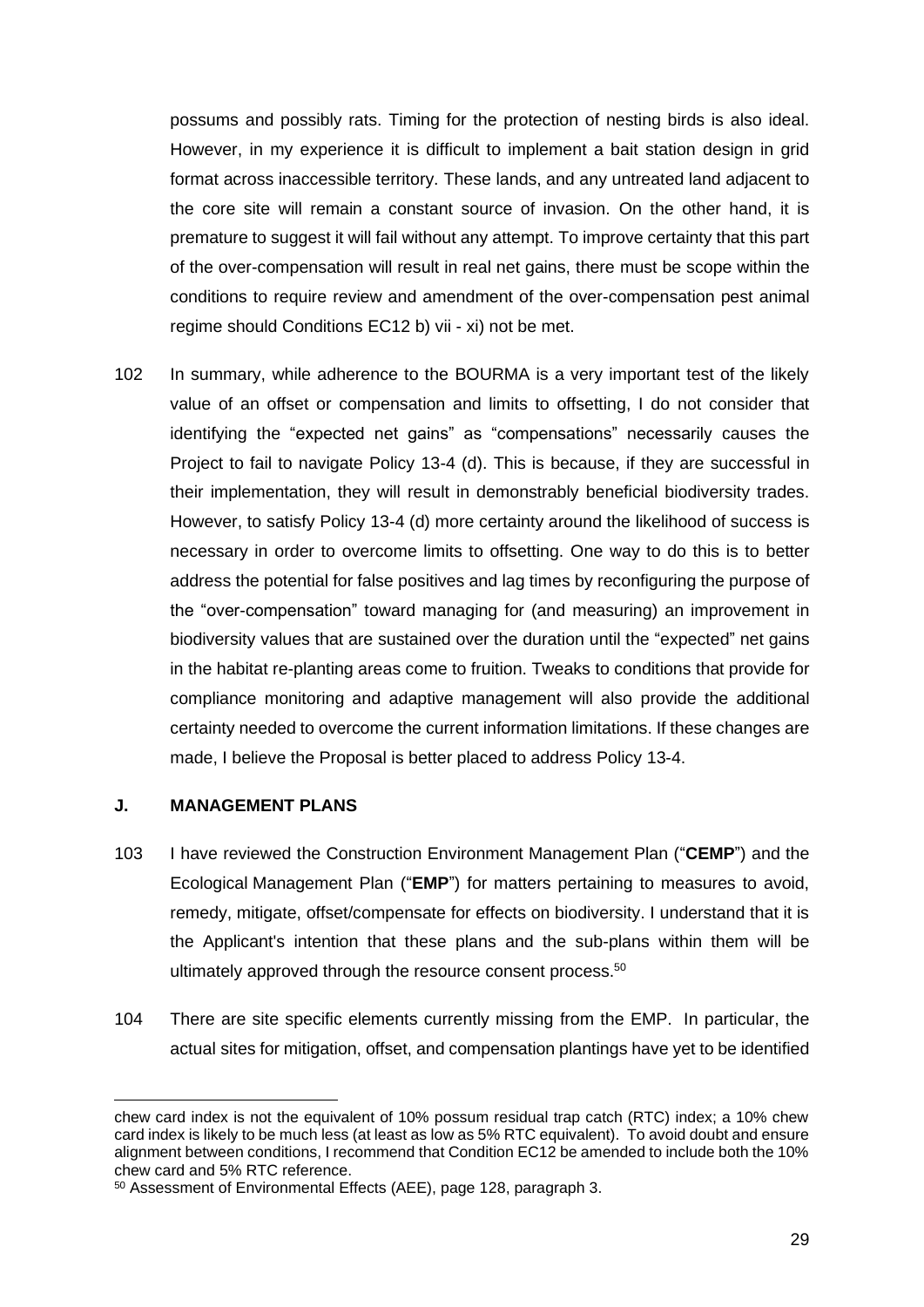and legal agreements for such sites are still not secured. These matters have been deferred to the Site Specific Offset and Compensation Plans ("**SSOCPs**"), which under the conditions proposed by the Applicant do not necessarily require certification by Horizons. I am uncomfortable with these issues being left to management plans for a later date, with this information critical to determining whether the offset/compensations will result in net gain and whether offsetting/compensation is likely to be successful. Without this information it is very difficult for the Applicant to reasonably demonstrate that offsetting/compensation package, and that there is the requisite certainty of success to ensure alignment with principles of offsetting.

- 105 Therefore, at this stage it is not possible to give a definitive view as to whether the EMP is sufficiently complete to be approved thorough the resource consent process. I note that Condition 24(e) of the Designation conditions requires the Transport Agency, in consultation with Project Iwi Partners, the QEII National Trust and DOC, to describe within the EMP the offsetting and compensation measures which will achieve a net indigenous biological diversity gain, with reference to (in summary) the direction provided in Policy 13-4, the conditions of any regional resource consents, and the BOURMA. At the present time there is not sufficient certainty over those matters, with much dependant on the offsetting/compensation being finalised in a manner which resolves concerns around the likelihood of success (for those habitats with "expected" net gain) and other limits to offsetting, including through amendments to conditions.
- 106 Before the management plans are finalised, I would also expect further information and detail around the SSOCPs (and mitigation planting plans) and in particular how they will be presented to Horizons in complete manner. This is particularly important where key matters have been left to be addressed through these plans under the conditions presently proposed by the Applicant. I have therefore recommended that the management plans be submitted for certification (following any necessary amendments) twenty (20) working days after a decision on the resource consents or commencement in accordance with the RMA.
- 107 The Lizard Management Plan, Avifauna Management plan (and sub-plans) and Bat Management Plan appear relatively complete when reviewing them against the requirements of the Designation conditions.<sup>51</sup> This is important as I had understood the Applicant to have prepared the plans with those conditions in mind. In some cases

<sup>51</sup> See Conditions 20 to 23 of the Designation Conditions, dated 26 March 2020.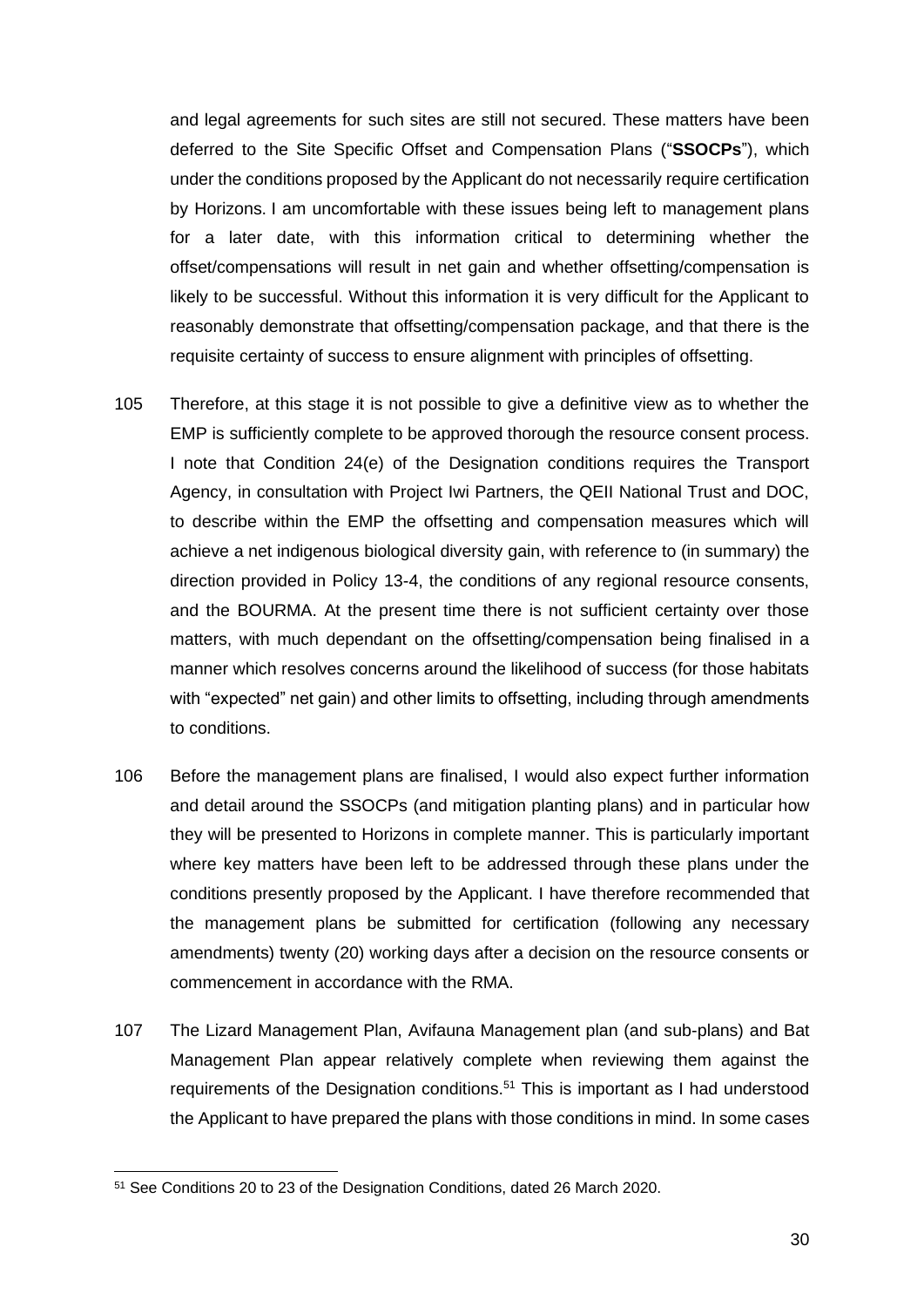there will need to be revision of the plans on discovery of habitats and there must be provision for MWRC to be able to review changes. I have made some recommendations with regard to the inclusion of key standards in the conditions, moving them from the management plans. The Terrestrial Invertebrate Management Plan appears to be missing a commitment to Designation conditions 23 b) iii and b) v.

108 Similarly, the Planting Management Plan does not appear to have the necessary level of detail required by the Designation conditions, especially in terms of planting spacing, and density. Mr Hudson has identified some of these matters in his report. It also seems that some aspects of the plan (e.g. mulching and pest management) sit within the EMP rather than specifically being covered within the Planting Management Plan itself. As with the EMP and offset sites generally, holding the land / legality of the plantings into perpetuity is also not well covered.

## **K. RECOMMENDATIONS/CONDITIONS**

- 109 To improve certainty and clarity in the conditions and provide feedback loops for adaptive management I recommend the following:
	- (a) The CEMP and EMP tables referring to the maximum area of vegetation that is able to be removed are revised to reflect Table EC1 rather than the table from the NoR conditions which has a larger maxima. This is consistent with the assessment of effects reviewed for the Project. It will also avoid confusion when referring only to the CEMP or EMP without reference to the resource consent conditions.
	- (b) The reference to other conditions in EC1 b) ii) should also reference EC5, EC7, and EC8 as these conditions also have specific vegetation removal references.
	- (c) Condition EC1 c): should cross references back to all of the vegetation types listed in EC1 a), not just the forest types, because a suitably qualified ecologist is needed to supervise aspects (such as staying within the maxima) of the vegetation disturbance in all of the habitats.
	- (d) Condition EC1 c) i-iii and d): should maintain what appears to be part of the intent of EC1 c) and introduce reference to "forests" with respect to an arborist and "woody vegetation" with respect to felling.
	- (e) Add to Condition EC1 the need for edge-effects enrichment (mitigation) planting associated with the edges caused by loss of vegetation. This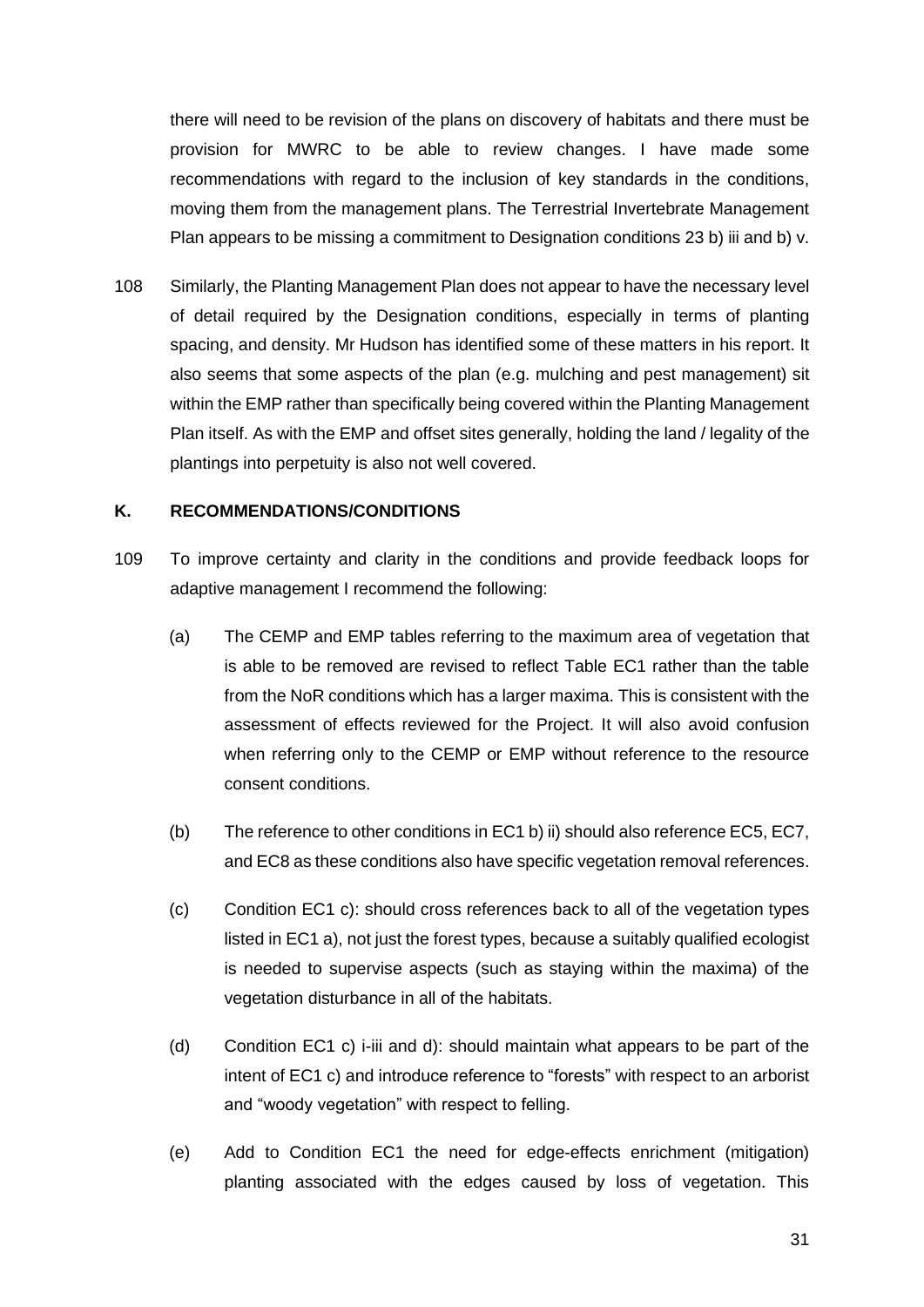mitigation of effects is listed in Technical Report G Table 6 and is a key component of the NoR effects mitigation conditions. As mitigations, these plantings must be in addition to the offsets/compensation planting but in every other way must conform to the same standards as prescribed in Condition EC12 b) i)-ix).

- (f) Revise the EMP and add a bullet to Section 2.3 specifically referring to enrichment planting along newly exposed edges as per the mitigations identified in Technical Report F Table 6 as well as Designation condition 24 a) iv).
- (g) Add conditions for incident reporting and compliance inspection reporting that specifically apply to reporting the incident and compliance outcomes expressed in the EMP. These should preferably be added at EC1 and quote the specific ecological conditions where incident and compliance reporting are anticipated under the EMP – i.e. EC1 to E18, EC20 and EC21. This is to ensure that the stated EMP commitment to incident and compliance monitoring and reporting are enforceable conditions and not just management aspirations.
- (h) Revision of the CEMP and EMP for material changes in wording around monitoring and reporting that are brought about through the introduction of related conditions in the resource consent.
- (i) As per the clarification sought by Forest and Bird regarding condition EC2, add to condition EC2 the need to identify recipient sites for salvaged species and add to condition EC16 a) a reference to EC2 and translocation planting areas. In combination, these two conditions make certain that salvage and translocation are linked together and ensures enforceability which would otherwise be left to the EMP to deal with.
- (j) Revise EMP (section 12.4.1) to specifically require that a tally be kept of the number of individuals of swamp maire, ramarama, and giant maidenhair affected.
- $(k)$  Condition EC6 a): provides for areas less than 100 $m<sup>2</sup>$  to be undertaken at any time. This would be inconsistent with Designation 22 iv) which refers to any amount of the listed indigenous vegetation types. I recommend that the reference stating "...not exceed an area of 100m<sup>2</sup> of any..." should be replaced with "...not be undertaken in any...". I agree that direct effects on native birds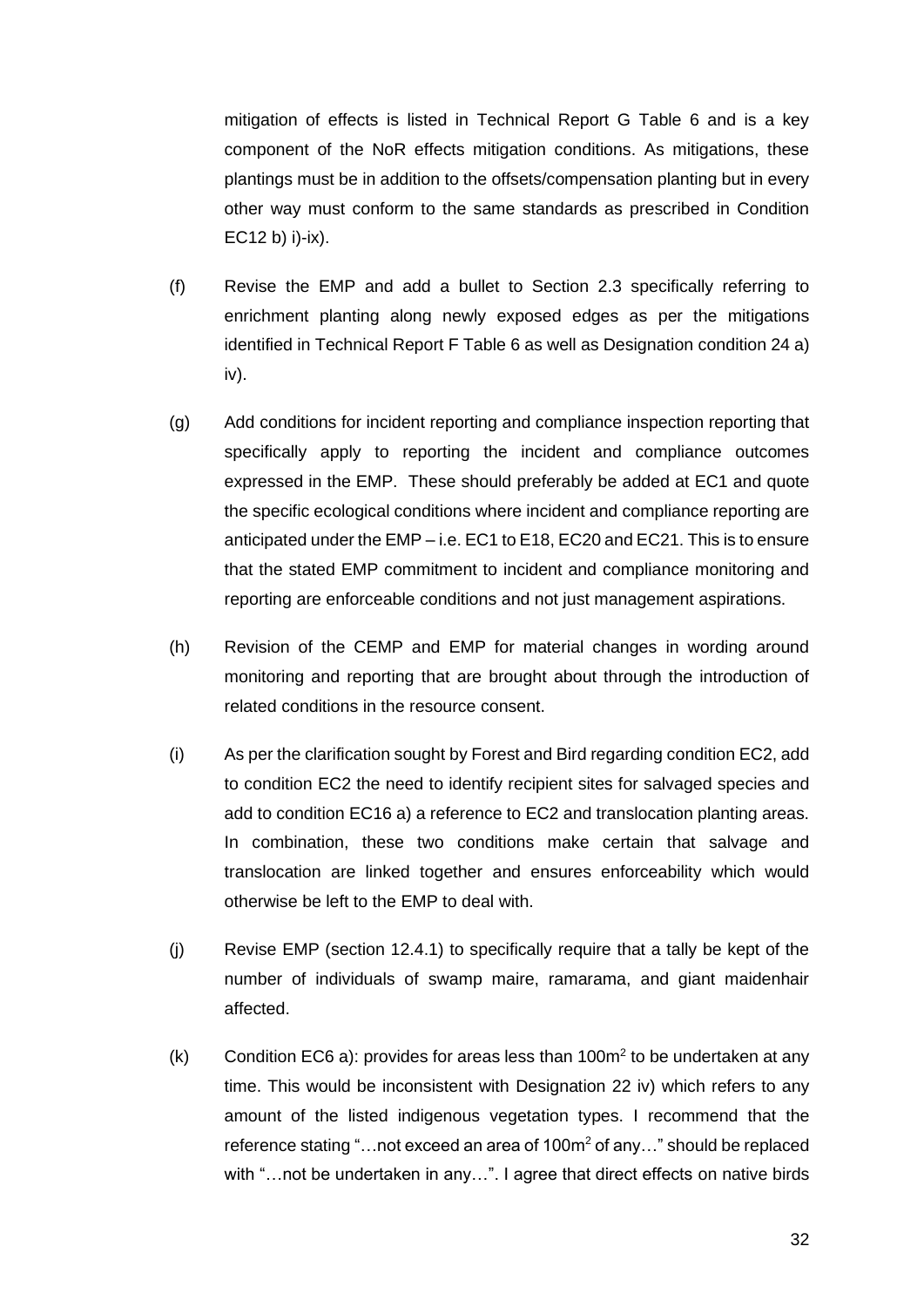should be managed when the birds are most likely to be nesting and there is a risk to unfledged birds. Outside of these dates the risks to birds are much smaller as they can fly away. These remaining effects can be dealt with through the Accidental Harm protocol and the mitigation that occurs as a consequence of possum and rat management across affected habitats.

- (l) As per the clarification sought by Forest and Bird regarding condition EC10 a), I agree, this is confusing. Since the critical habitat types are listed (including the exotic forests in specific locations that also need to be included), the reference to the map is unnecessary. If the reference to the map is deleted, or there is a clearer distinction that the exotic habitats are not mapped, the intent of the condition is clear.
- (m) With regard to Forest and Bird's concern regarding the inadequacy of condition EC11 to protect at-risk or threatened terrestrial invertebrates, I agree in as much as there are monitoring and reporting aspects proposed within the EMP that are more specific and help (possibly) with identifying and managing areas and species of interest once they are discovered. There are also quite specific conditions in Designation condition 23 (23 b) i) to v)) that aid in adding certainty to an (as yet unfulfilled) information requirement regarding the discovery of At-Risk or Threatened taxa. Add to EC11 the need to describe the monitoring and reporting requirements of the Terrestrial Invertebrates Management Plan for each 'At-Risk' or "Threatened" taxon present. Add to EC11 cross-reference to Designation condition 23 b) i) to v).
- (n) Condition EC12: Change all references to 10 years of mammalian and plant pest control to 35 years. This is the timeframe over which the "overcompensation" needs to avert losses until the replaced habitats demonstrate 'expected' net gain.
- (o) Condition EC 12 b) viii): delete the reference to 5-minute count and replace with "fixed recorders" and also include "…measured annually before and after…" each puled control effort. This is to provide for a less variable monitoring method and resolves potential misunderstanding of monitoring frequency.
- (p) Condition EC 12 b) ix): add (after Chew Card Index) "…or 5% or better Residual Trap Catch…". Add "measured annually". This is to resolve the potential for misunderstanding as to the expected Residual Trap Catch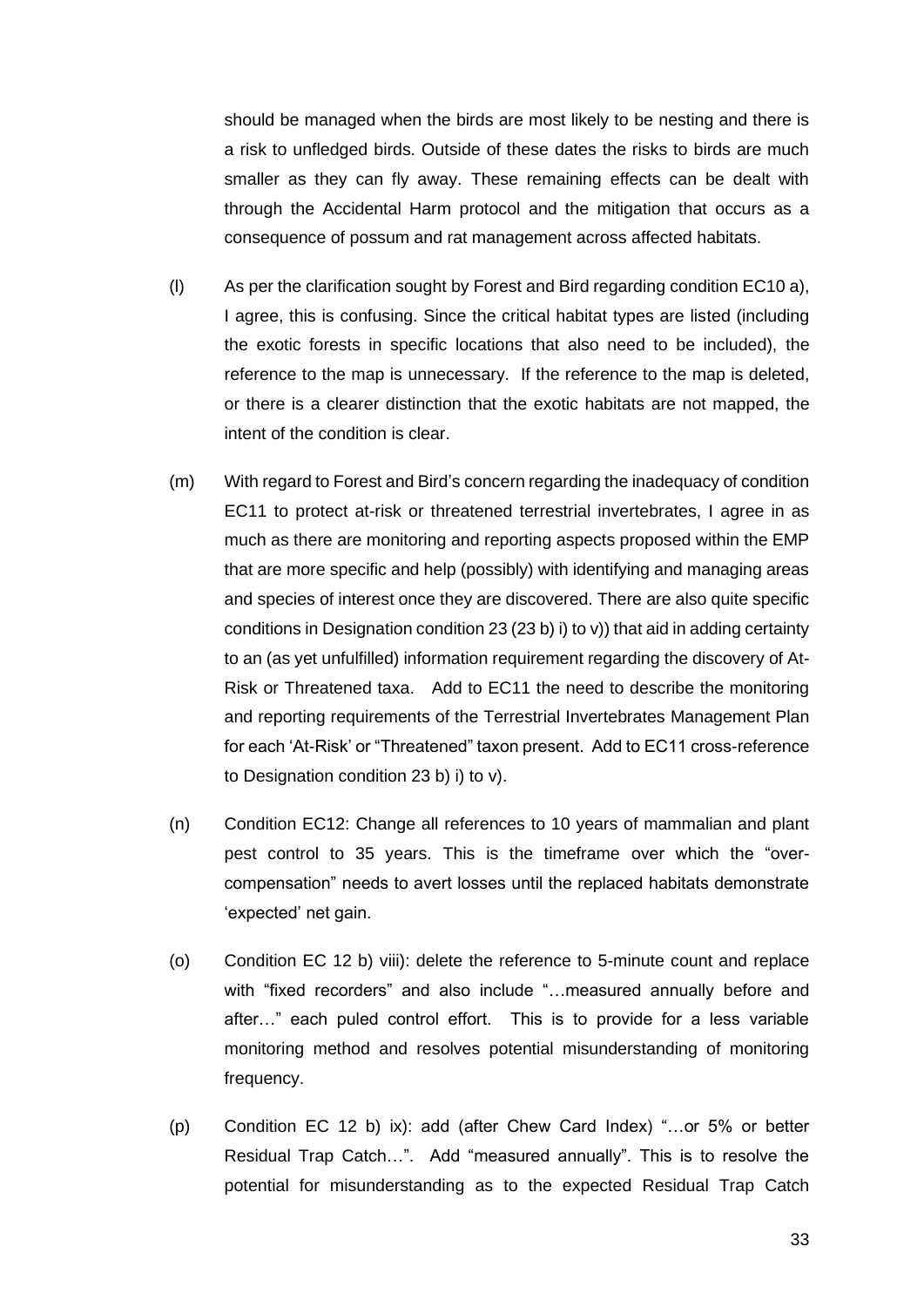performance target when compared to the Chew Card index. Also resolves potential for misunderstanding around monitoring frequency.

- (q) Condition EC 12 b): add the performance measures detailed in Table 4.1 of EMP at pages 50-55. These are auditable measures that are needed to help ascertain whether the offset / compensation plantings are heading along the intended trajectory.
- (r) Condition EC 12: (somewhere between EC12 b) and EC12 c): I recommend that a review condition is added that will require the pest management programme to be reviewed and amended if conditions EC 12 b) vii) to ix) are not being achieved and the problem is linked to pests.
- (s) Condition EC 12: add a condition that requires that the BOAM model be rerun at year 10 to determine whether the trajectory toward the outcome state confirms a net gain at year 10. If the model does not demonstrate net gains have been achieved, there is a need to review the compensation proposals and recommend further management that will result in demonstration of net gain. These are matters for conditions, not management plans.
- (t) With regard to Forest and Bird's submission on EC12 (and with comment only on two aspects of that submission), the numbers presented in EC12 a) are consistent with Technical Report F. There is no condition requiring the Applicant to replant failed plantings, but I am of the view that the 80% canopy cover measure for year 10 provides sufficient impetus for the Applicant to revisit and resolve failed plantings. (Note: the requirement to re-plant failed planting appears in the Designation conditions (Designation19 a) vii)).
- (u) Condition EC16 b): Given the super-critical need for the offset/compensation (and now also translocation) planting plans to result in emulating lost habitats, these plans probably should be submitted for certification, not just information.
- (v) Condition EC16 c) (and also comment from Forest and Bird regarding ultra vires conditions): It would provide greater clarity if EC16 c) i) was to specifically include that the plans describe which habitat types are being emulated, and the area of resulting habitat type(s) anticipated, for each site / each plan. This would clarify that the SSEOCPs are the "implementation" point of the offset/compensation plantings and are not an "after the fact" vehicle to describe different offsets / compensations than those already tabled.